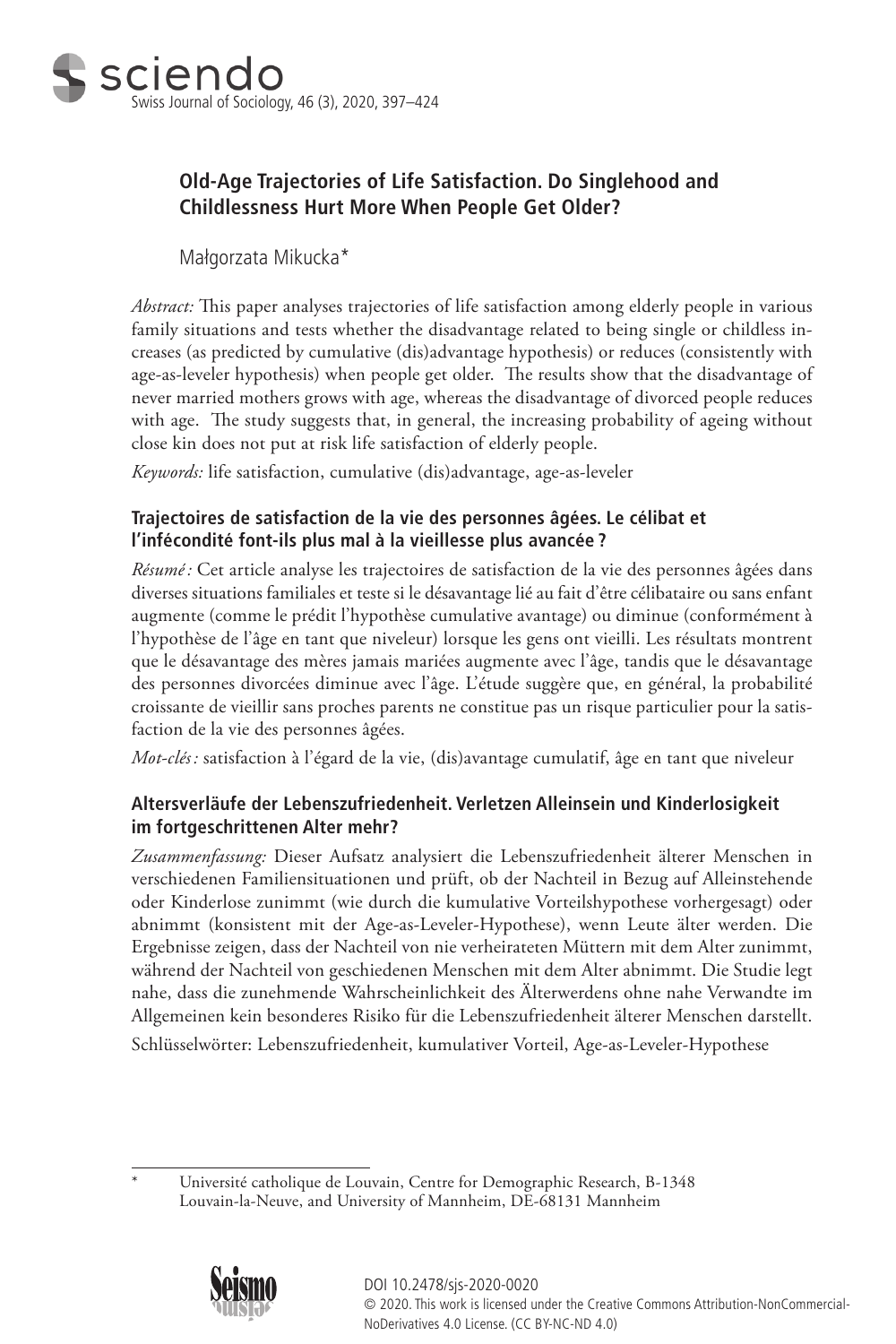#### 1 Introduction

European populations are ageing. Over the coming 50 years, due to increasing life expectancy, low fertility, and low immigration, population of people aged 65 or older in EU countries is expected to increase by almost one third, whereas the working-age population would decline in absolute (European Union 2018). Family patterns are changing too. Childlessness reached levels of about 20% in some European regions, and continues to grow in others (Kreyenfeld and Konietzka 2017; Miettinen et al. 2015). With marriages rates decreasing and growing divorce rates, life-long marriage becomes a story of the past. As a consequence, the share of older adults without close kin (i.e. childless and unmarried) will likely increase in the future. The limited kin networks may reduce social support available to the elderly, with potentially negative consequences for their life satisfaction. The shortages of family support may create a vacuum which will burden welfare systems, putting forward life satisfaction of the older population as one of the most important societal challenges.

Past research studied life satisfaction differences between married and single elderly, and between parents and childless people (e. g., Albertini and Mencarini 2014; Berg et al. 2006; Dykstra and Hagestad 2007; 2016). We know that old-age singlehood is typically associated with lower life satisfaction and that childlessness creates disadvantage in some groups, mainly among the previously married (Dykstra 2009). However, the question whether the disadvantage of elderly without close kin worsens or attenuates as they are getting older has not been tackled by past studies.

This paper contributes to fill this gap by studying the dynamics of life satisfaction (defined as a global evaluative judgement about one's life, see: Kim-Prieto et al. 2005) among people aged 60 to 89 in Switzerland. The starting point of my analysis is to test whether family situation correlates with life satisfaction among the elderly. However, my main goal is to check whether the gaps between more satisfied and less satisfied groups widen or narrow down as people get older.

For the purpose of this paper, I define family situation as an intersection of parenthood and marital status. I distinguish between parents and childless people, and between married, never married, divorced, and widowed elderly. This definition requires two additional comments. First, I consider widowed, divorced, and never married people separately, although all these groups have no marital partner. I do this because past research showed different ageing patterns (Koropeckyj-Cox 1998) and different consequences of childlessness among previously married and never married people (Dykstra and Wagner 2007). Past studies demonstrated also that life satisfaction trajectories following divorce differed from those which followed widowhood (Frijters et al. 2011). The second comment pertains to the fact that in the analysis I focus on marital rather than on partnership status. The theoretical rationale of this decision is the greater, on average, stability of marital than nonmarital unions. I discuss this issue in more detail in section 2.2.1.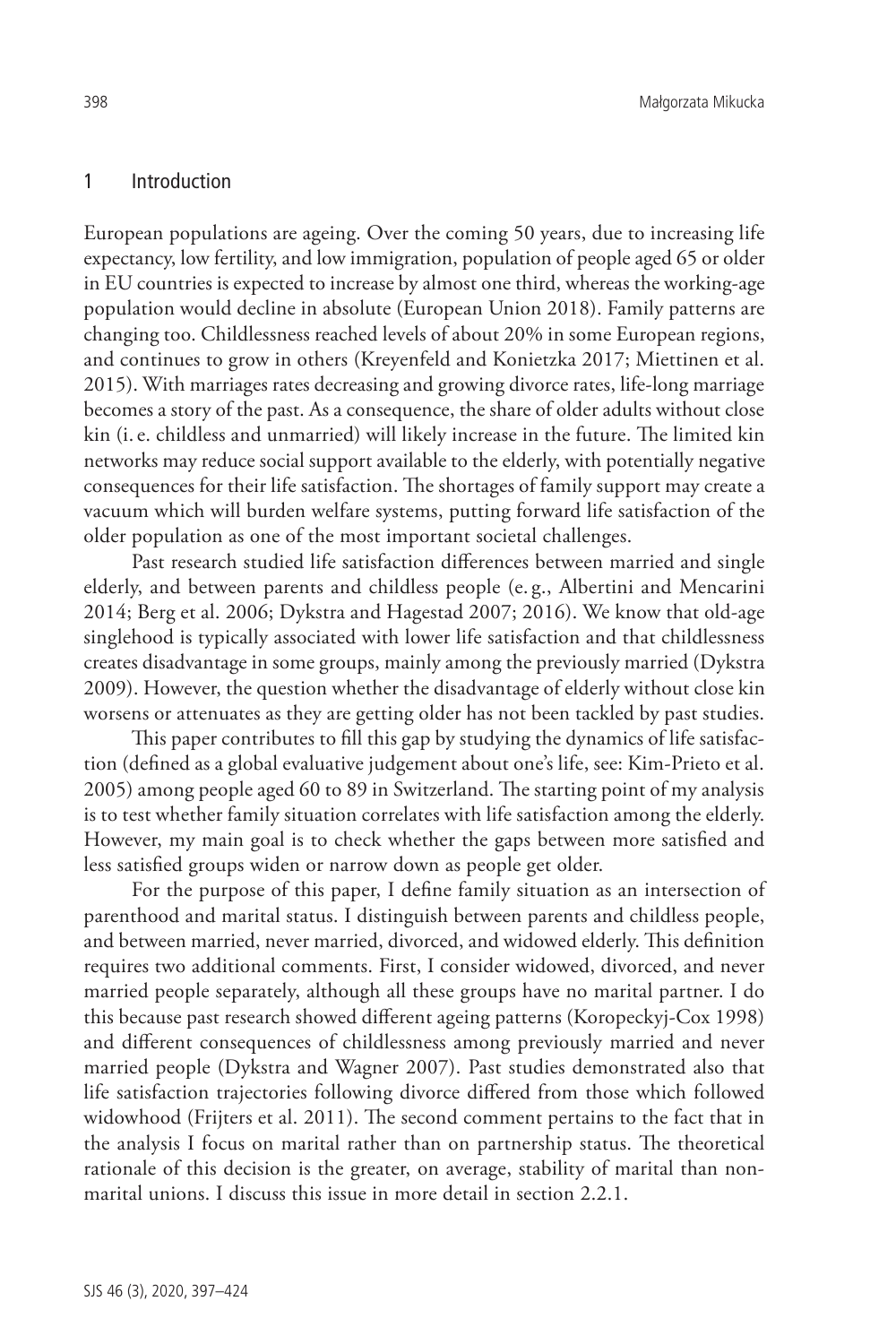Theoretically, two mechanisms may shape the shifts associated with ageing (Ferraro and Wilkinson 2013). According to *cumulative (dis)advantage* hypothesis, mid-life differences widen with age due to longer accumulation of positive (or negative) influences of one's resources and living environment (Dannefer 2003). Alternatively, according to *age-as-leveler* hypothesis, the mid-life differences narrow down with age, because resources and living conditions lose their importance when biological frailty and health problems come to the first plan. The goal of this article is to provide the first test of whether life satisfaction differences associated with family situation widen or narrow down as people get older. In other words, I test whether singlehood and childlessness become a greater disadvantage as people move towards more advanced old age.

## 2 Background and past research

#### 2.1 Family situation and life satisfaction

Married people are in general more satisfied with their lives than the unmarried. Part of the effect is causal. Married couples have an economic advantage over unmarried people (Killewald 2013) due to economic specialization (Becker 1998) and marital wage premium of men (Ludwig and Brüderl 2018). Marriage is also a source of social and psychological resources: it gives people a sense of belonging, being important, loved, and valued (Musick and Bumpass 2012) and connects them with social networks that provide instrumental help, information, and advice (Thoits 2011). Selection also plays a role: happier singles are more likely to marry than the unhappy ones, and people who eventually divorce tend to be less happy already before getting married (Stutzer and Frey 2006). Just as marriage benefits life satisfaction, marital dissolution reduces life satisfaction, and widowhood and divorce are among the events most negatively affecting life satisfaction (e. g., Frijters et al. 2011).

These patterns hold also in the old age. Lifelong marriage seems particularly beneficial for life satisfaction, which, consistently with cumulative (dis)advantage mechanism, suggests that old age differences are greater than differences during midlife (e. g., Wilmoth and Koso 2002). Empirical studies showed that widowed and divorced elderly tended to suffer from more depressive symptoms than the married (Bures et al. 2009; Koropeckyj-Cox 1998), and the transition to widowhood correlates with a decline in life satisfaction (Chipperfield and Havens 2001). However, the positive effect of marriage is less clear-cut compared to the never married. Elderly who did not form a family of their own, i.e. those who never married and remained childless, declare similar levels of depression as their married counterparts (Koropeckyj-Cox 1998).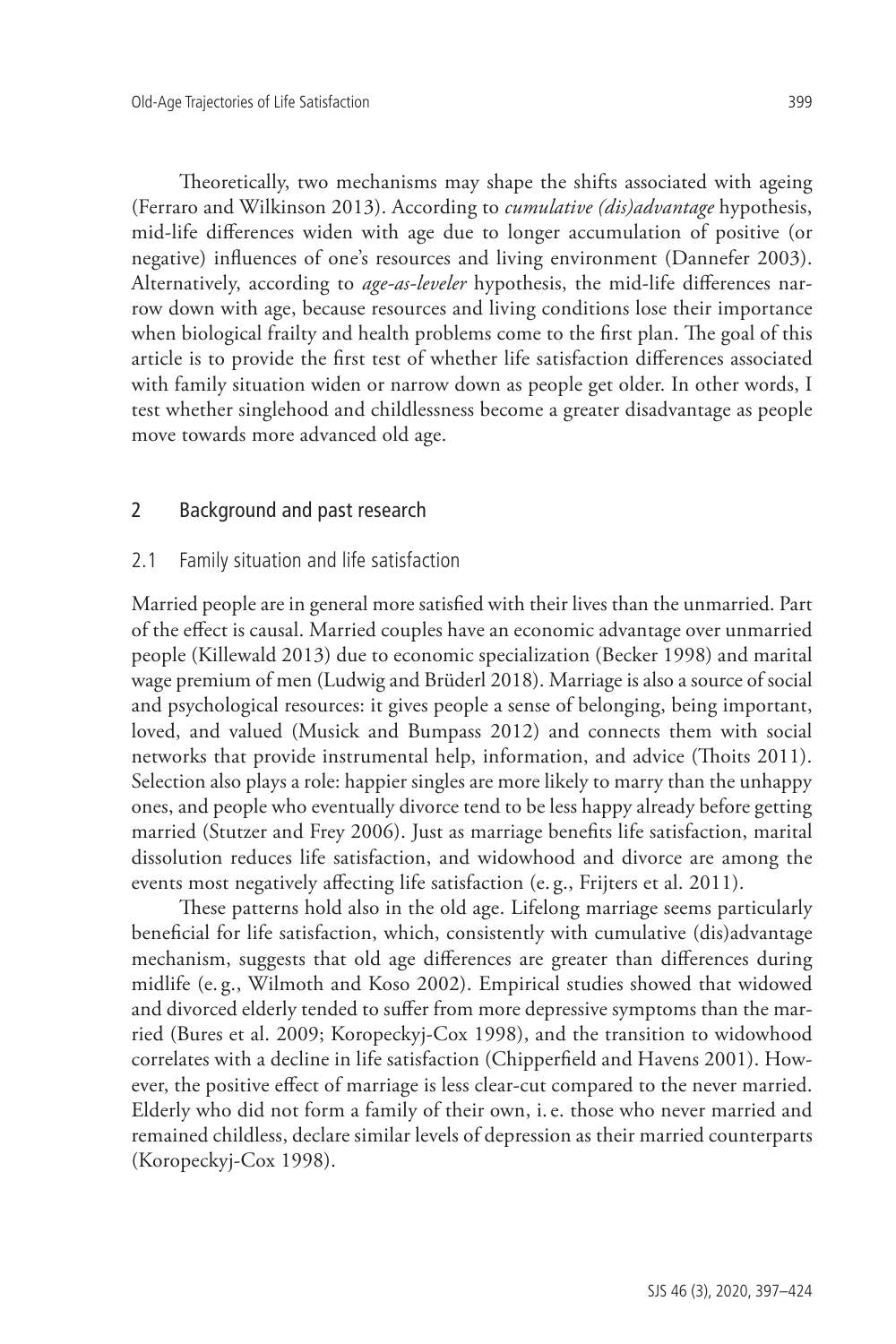Economic models of parenthood postulate that adult children are a source of pragmatic support for elderly people. Embodying the same idea, legal systems formulate maintenance obligations between adults and their parents (Dykstra and Hagestad 2016). However, in Western welfare states, the elderly satisfy their everyday needs with the help of their pensions, health care system, and social services rather than with the help of their adult children. The intergenerational exchange is dominated by downward (i.e. from parents to children) transfers of both financial resources and care (Bernard et al. 2001). Although the downward flow decreases as parents get older, even those aged 70 or more remain net givers (Albertini et al. 2007). Despite this, literature showed that elderly parents are more satisfied with their lives than the childless (Albertini and Arpino 2018), although the relationship varies across social contexts (Dykstra and Wagner 2007; Hansen et al. 2009).

## 2.2 Age-related dynamics

Dynamics of life satisfaction in the old age is a disputed topic. Part of research demonstrated a U-shaped trajectory, with life satisfaction reaching the lifetime minimum between the ages of 35 and 50, and increasing afterwards (Blanchflower and Oswald 2008). Other studies showed a pattern of increasing life satisfaction at the entry to old age (around the age of 60, see Frijters and Beatton 2012) followed by a decline at more advanced age (after the age of 75 according to Frijters and Beatton 2012; after the age of 65 according to Chen 2001 and Gwozdz and Sousa-Poza 2010). Still other studies documented stability of life satisfaction during old age (Gwozdz and Sousa-Poza 2010; Kunzmann et al. 2000; McAdams et al. 2012; Von Dem Knesebeck et al. 2007), a decline limited to women (Chipperfield and Havens 2001), or a decline limited to a few years preceding respondent's own death (Gerstorf et al. 2008).

It is an open question whether the relative advantage or disadvantage related to family situation remains stable, increases, or declines as people get older. Inequality literature proposed two alternative hypotheses: *cumulative (dis)advantage hypothesis*, which postulates that inequalities intensify with age, and *age-as-leveler hypothesis*, according to which inequalities among groups reduce with age (Ferraro and Wilkinson 2013). Below, I discuss them in more detail.

#### *2.2.1 Cumulative (dis)advantage hypothesis*

The *cumulative (dis)advantage hypothesis* postulates that the positive influence of (economic, social, or other) resources on life satisfaction accumulates from an early age throughout the life course (Dannefer 2003). As a result of longer accumulation period, the differences among groups tend to be greater during old age than during young age. This idea has been originally proposed by Merton (1968) as so-called "Matthew effect" to explain the increasing inequalities in academic success among scholars, but it has been used ever since to explore various topics, such as income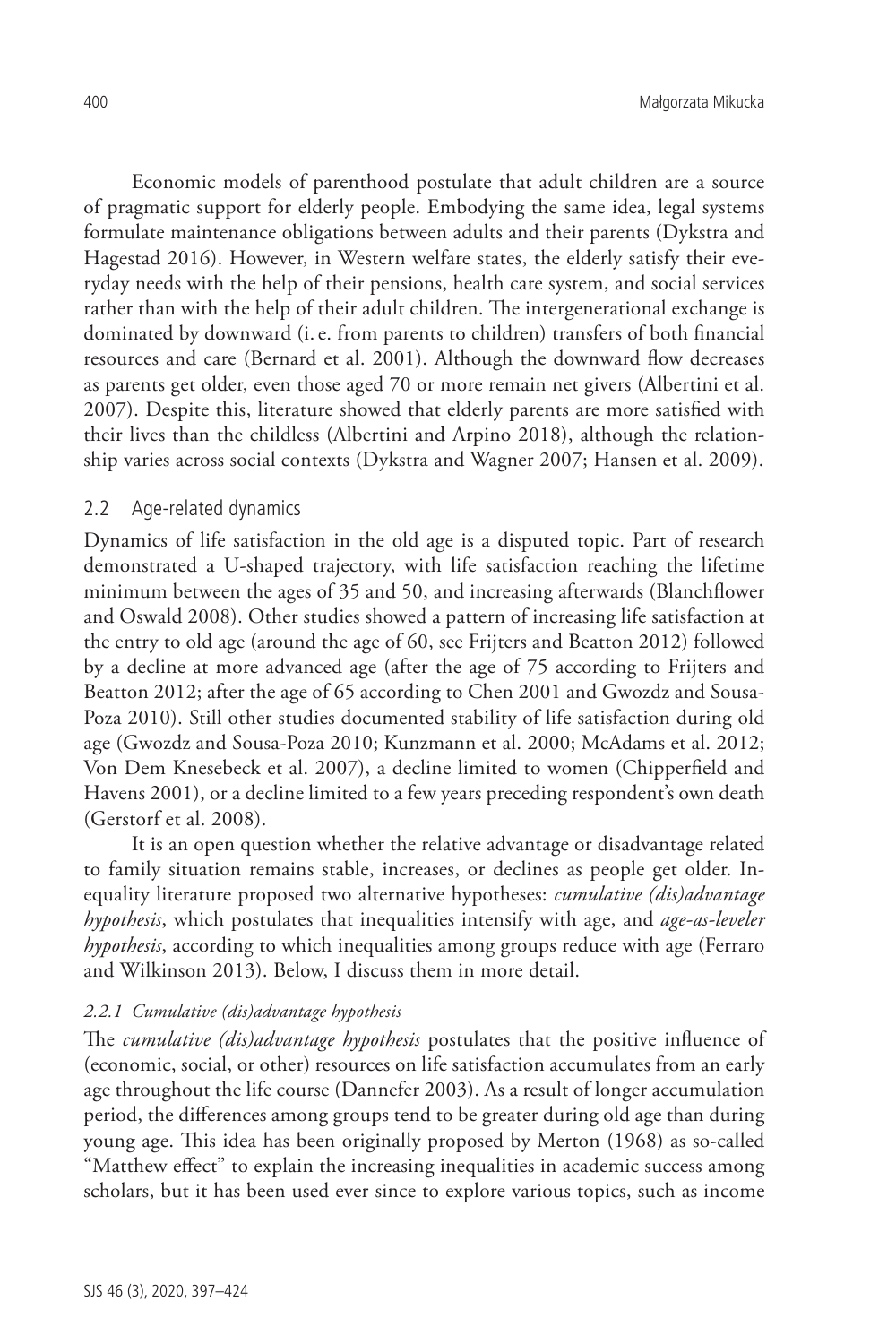inequality and employment (e. g., Pavlova and Silbereisen 2012). Consistently with cumulative (dis)advantage mechanism, research showed that health differences across educational and income groups intensify with age (Kim and Durden 2007), and that life satisfaction differences between employed and unemployed are greater at older ages than at younger ages (Pavlova and Silbereisen 2012).

Marriage, especially a long lasting marriage, and parenthood, which in principle is a long-term relationship, provide elderly with various types of resources. Married people have typically greater economic resources and are at a lower risk of poverty (Killewald 2013), whereas both marriage and parenthood may be sources of (emotional and instrumental) support and psychological benefits (Musick and Bumpass 2012). Indisputably, economic advantage, and social and psychological resources apply not only to marriage but also to non-marital partnerships. However, marriage may be particularly beneficial due to typically long-term character of the arrangement, higher on average quality of relationship (Umberson et al. 2006), and connection with a network of kin (Musick and Bumpass 2012).

Cumulative (dis)advantage hypothesis implies that resources are increasingly strong determinants of life satisfaction as people get older. This leads to the first hypothesis to be tested in current analysis, namely that life satisfaction advantage related to marriage and parenthood increases with age. In other words, I expect that the groups disadvantaged in terms of life satisfaction, such as, plausibly, the previously married and the childless, experience faster decline of life satisfaction with age than other groups.

#### *2.2.2 Age-as-leveler hypothesis*

The *age-as-leveler hypothesis* conceptualizes old age as a period of biological frailty, when everybody faces similar challenges related mainly to loss of health and perspective of own death. For this reason, at advanced old age resources (social, economic, or others) lose their importance as predictors of life satisfaction (Kim and Durden 2007). In part, the leveling related to ageing is caused also by selective mortality, which is higher among people with poorer health and with lower life satisfaction (e. g., Koivumaa-Honkanen et al. 2000).

Supporting the idea of levelling effect of ageing, research on "happiness equation" showed that own health becomes an increasingly important predictor of life satisfaction as people get older, and that variance of quality of life reduces with age (Motel-Klingebiel et al. 2004). In general, the age-as-leveler hypothesis found considerable support in research on educational differences in health (Dupre 2007), but it has not yet been verified for differences related to family situation.

Relevant for the age-as-leveler hypothesis is the distinction between third and fourth age, or between the "young old" and "oldest old". The age boundary between these two groups depends on social context, but usually it is marked at the age of 75, 80, or 85 years (Neugarten 1974; Smith and Ryan 2016). The young old reap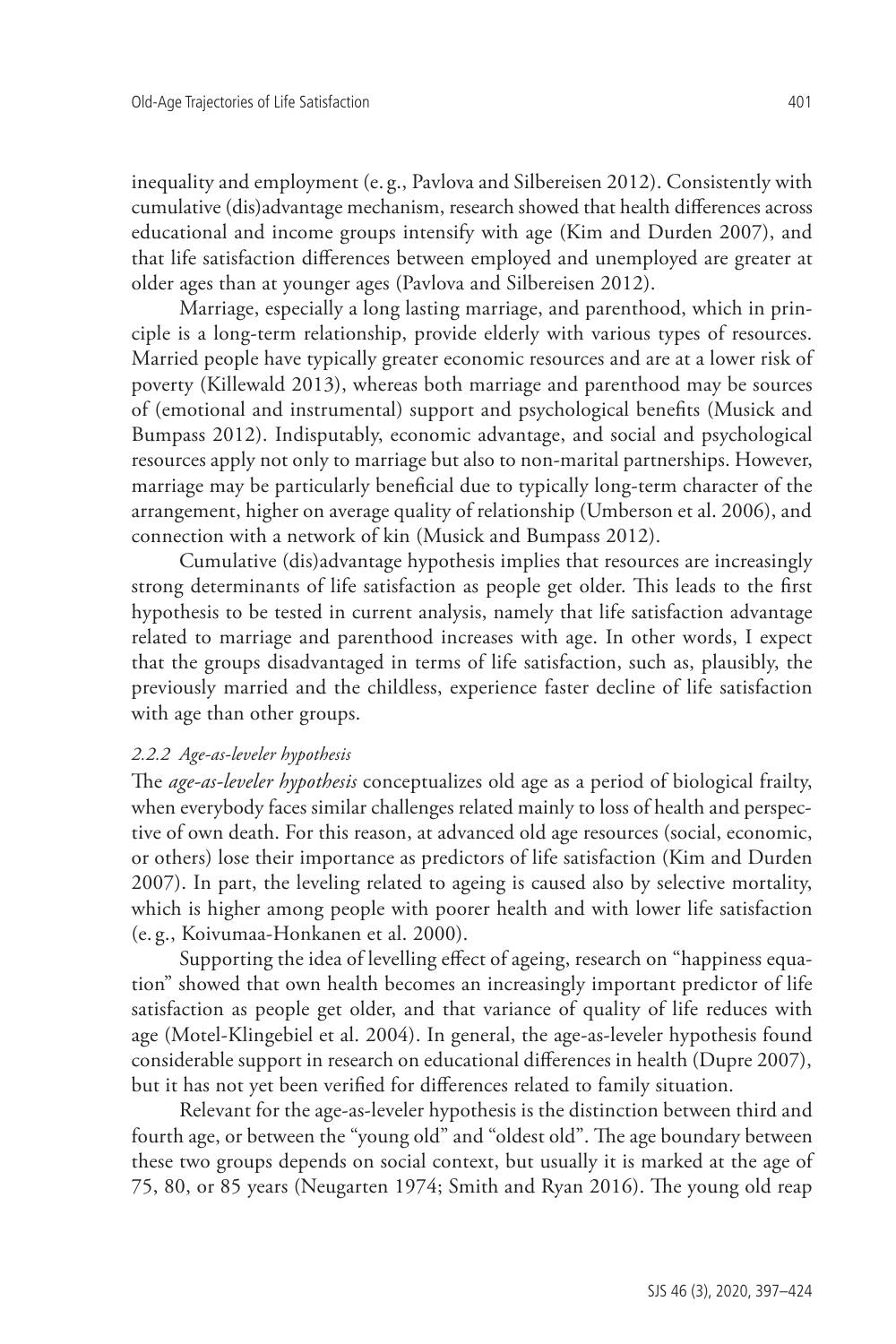the benefits of extending life expectancy. They are young enough to enjoy good health, tend to be affluent, well educated, and satisfied with their lives (Baltes and Smith 2003; Neugarten 1974). In terms of family situation, they are predominantly still married and living with a spouse, with children moving out of parental household. In contrast to that, the experience of the oldest old is marked by fragility, vulnerability, and unpredictability (Baltes and Smith 2003). This is the group who experiences transitions to widowhood more often, suffers from health decline, and is at increased risk of poverty.

As age-as-leveler hypothesis refers to frailty and poor health, it should affect life satisfaction of the oldest old, but not of the young old. This leads to the second hypothesis tested in the current paper: among the oldest old, but not among the young old, life satisfaction differences related to family situation reduce due to increasing frailty and health problems. In other words, groups disadvantaged in terms of life satisfaction experience slower erosion of life satisfaction, leading to (at least partial) catching up.

#### 2.3 Gender differences

Roles of men and women within marriage are different, especially in older cohorts. It is therefore not surprising that marital status and its changes affect men and women differently (Chipperfield and Havens 2001). First, although in the cohorts born at the beginning of the twentieth century childlessness was related to economic disadvantage, in younger cohorts women who did not form a family of their own tend to be a privileged group. They stand out with higher education, better financial situation, and higher social activity (e. g. doing more volunteer work) than otherwise comparable wives and mothers (Cwikel et al. 2006; Dykstra 2009; Dykstra and Hagestad 2016). A similar pattern does not show up among men. Second, parenthood seems more important for women's than men's life satisfaction, as childless women are consistently less satisfied with their lives than mothers (Hansen et al. 2009). Third, marital status seems to play a greater role for men's life satisfaction than for women's: men's life satisfaction reduces more upon losing a spouse, and it increases more in case of re-marriage (Berg et al. 2006; Chipperfield and Havens 2001).

Conceptual approaches proposed so far do not lead to clear predictions on gender differences of old age dynamics of life satisfaction. Nonetheless, gender seems a potentially important factor. For this reason, I analyse life satisfaction of men and women separately to explore gender differences in old age dynamics of life satisfaction.

## 2.4 Context of Switzerland

Switzerland is an example of an ageing society, where high life expectancy and low birth rates put a pressure on the welfare system (Gabriel et al. 2015). Nonetheless, Switzerland not only enjoys one of the highest levels of life satisfaction among OECD countries (OECD 2019) but also it has been designated as the best place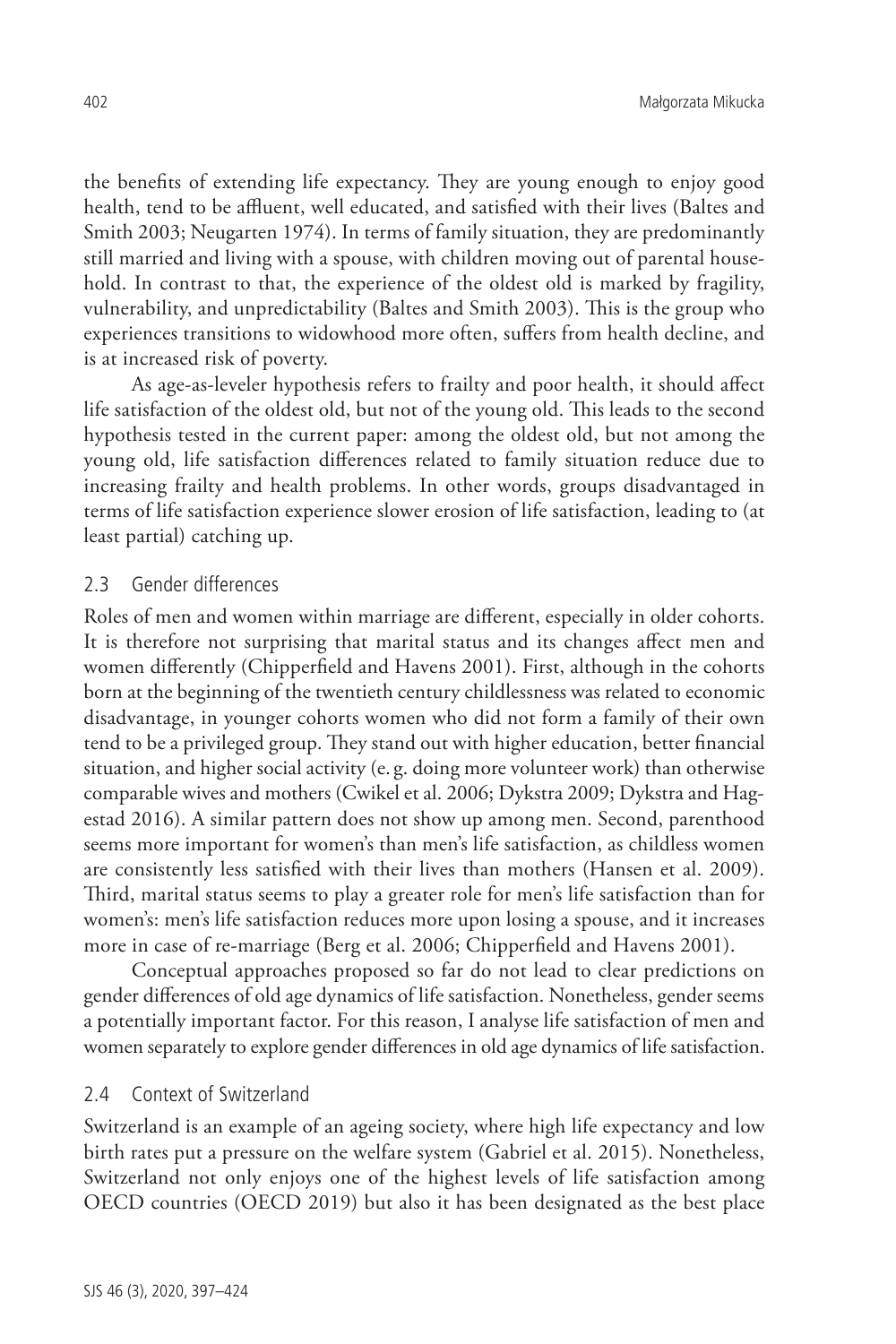in the world to grow old (2015 Global AgeWatch Index, see Barry et al. 2015). Good economic conditions definitely contribute to that; consistently, poverty rates among Swiss elderly are relatively low (10%-20% according to Gabriel et al. 2015).

The statutory retirement age in Switzerland is 64 years for women and 65 years for men, but earlier and later retirement is possible. In the Swiss Household Panel data, among women aged 63 only 30% are retired, 53% at the age of 64, and 68% at the age of 65. Respective percentages are similar among men (34% at the age of 64, 60% at the age of 65, and 73% at the age of 66). Almost all (i.e. over 95%) women are retired at the age of 73, and almost all men at the age of 77 years old. Transition to retirement is not a definitive end of working life, as 30% of all early retirees continue working after retirement (Dorn and Sousa-Poza 2005).

Patterns of family life in Switzerland may be considered traditional as far as births out of wedlock are concerned (Le Goff and Ryser 2010). However, the rate of childlessness is among the highest in the world, reaching the value of about 20% women in the youngest cohorts (Sobotka 2017). In current study sample, 13% of men and 14-16% of women declared not having any children. Acceptance of childlessness in Switzerland is relatively high, and old-age dependence on children's help is an exception rather than the rule. Frail elderly people in Switzerland are rarely cared for by their adult children, and the share of "autonomous family type", comprising families where parents and adult children tend to live far away, have relatively little contact, and exchange relatively little support, is among the highest in Europe (42% of parents aged 50 or older, see: Dykstra and Fokkema 2011).

## 3 Data and methods

#### 3.1 Data and sample

This analysis used data from the Swiss Household Panel (SHP), a panel study initiated in 1999, which monitors social change in the population of Switzerland. The survey started with a stratified random sample of private households whose members represented the noninstitutionalised resident population in Switzerland (Voorpostel et al. 2018). To compensate for attrition of the initial sample, refreshment samples were added in 2004 and 2013. SHP follows the respondents and their children, and (since 2007) also respondents' cohabiting partners who have left the original household, until death or institutionalisation (Voorpostel et al. 2018). Data are collected via telephone interviews, but since 2010 also face-to-face and web modes have been offered to reluctant respondents. At the moment of writing this paper, 18 waves of SHP are available (1999–2017). However, data on life satisfaction have not been recorded in 1999, which limited the analysis to a maximum of 17 waves of observations.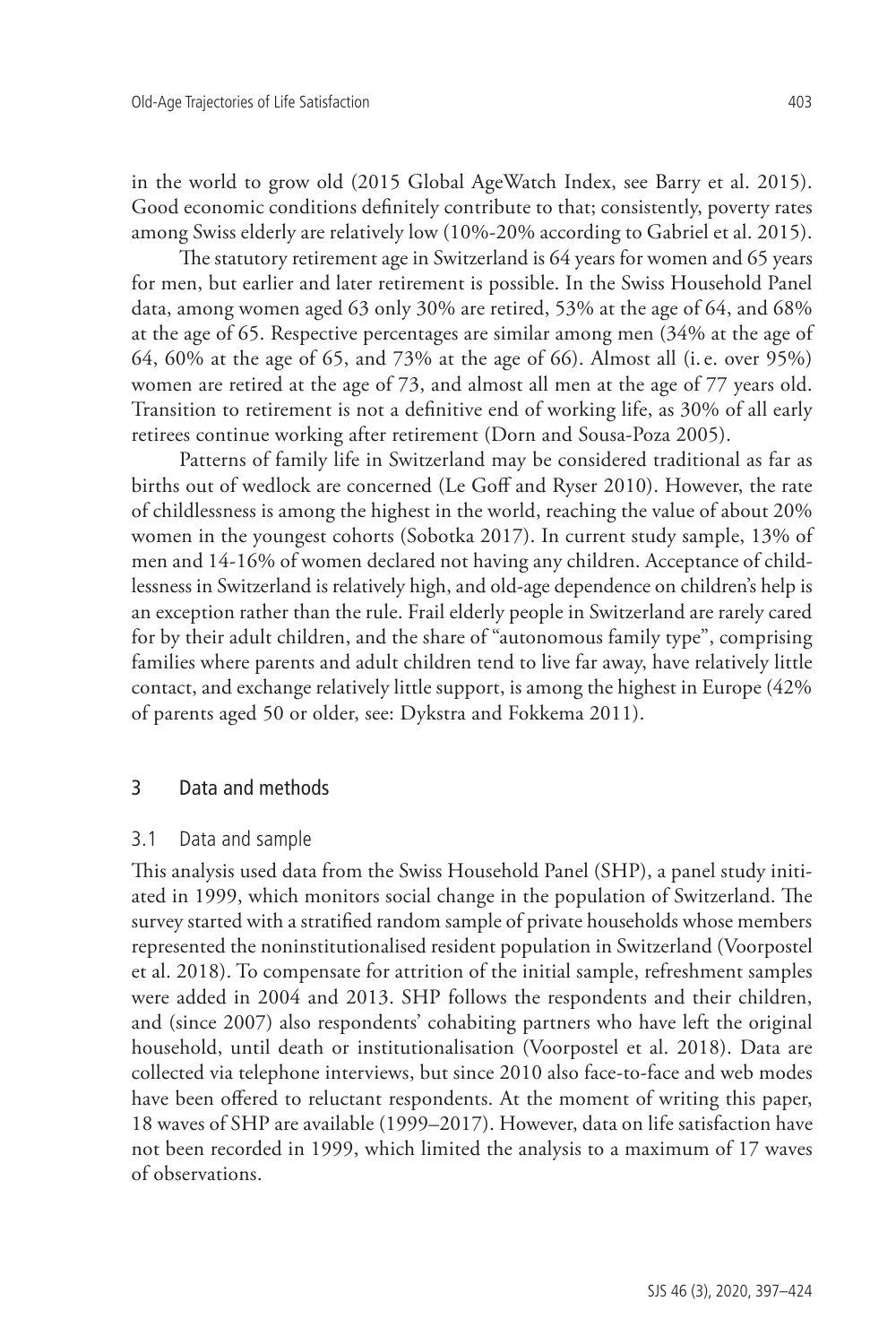In order to account for dynamics of life satisfaction both among the young old and oldest old, I estimated models for two separate subsamples of men and women: those aged 60–74 and those aged 75–89. The first subsample (called subsequently "younger cohort") comprised people who have been observed at least once at the age of 60–64, and remained in the panel for at least 5 waves. The second subsample ("older cohort") comprised people who were observed at least once at the age of 75–79 years, and stayed in the panel for a minimum of 5 waves. In the analytical sample, the younger cohort comprised 723 men and 919 women (6083 and 7921 observations, respectively) and the older cohort comprised 255 men and 386 women (2021 and 3043 observations, respectively).

As challenges and potential gains related to family roles are typically different for men and women, I estimated separate models for men and women. Additional estimates, shown in Appendix A, tested the statistical significance of gender differences.

#### 3.2 Analytical approach

This analysis focused on the dynamics of life satisfaction during old age. This called for a within-subject setup, such as fixed effects models. However, to understand the meaning of the changes occurring over time, the analysis must also account for the differences among groups at the beginning of the observation period. For this reason, current analysis relied on two types of models to study the relationship between family situation and dynamics of life satisfaction.

First, I used regular OLS regression to describe differences in life satisfaction among groups defined by their marital and parenthood status. I run this analysis on a sample containing only the initial observation for each respondent whom I subsequently included in the fixed effects analysis, i.e. on a sample of 60–64 year olds in case of the younger cohort and on a sample of 75–79 years olds in case of the older cohort.

Second, I used regression with individual fixed intercepts in order to study how life satisfaction changed as people got older, and whether the dynamics varied according to marital and parenthood status. Fixed effects regression controls for all observed and unobserved time-invariant differences among people, including personality traits, genetic factors, etc. (Allison, 2009), and models only the withinsubject changes of the dependent variable.

#### 3.3 Variables

The dependent variable was self-reported general satisfaction with life, measured on a scale from 0 to 10. In the SHP life satisfaction was assessed with the question "In general, how satisfied are you with your life if 0 means 'not at all satisfied' and 10 means 'completely satisfied'?". The variable approximated a normal distribution, was negatively skewed, and peaked at the value of 8, which was both its overall mean and the median.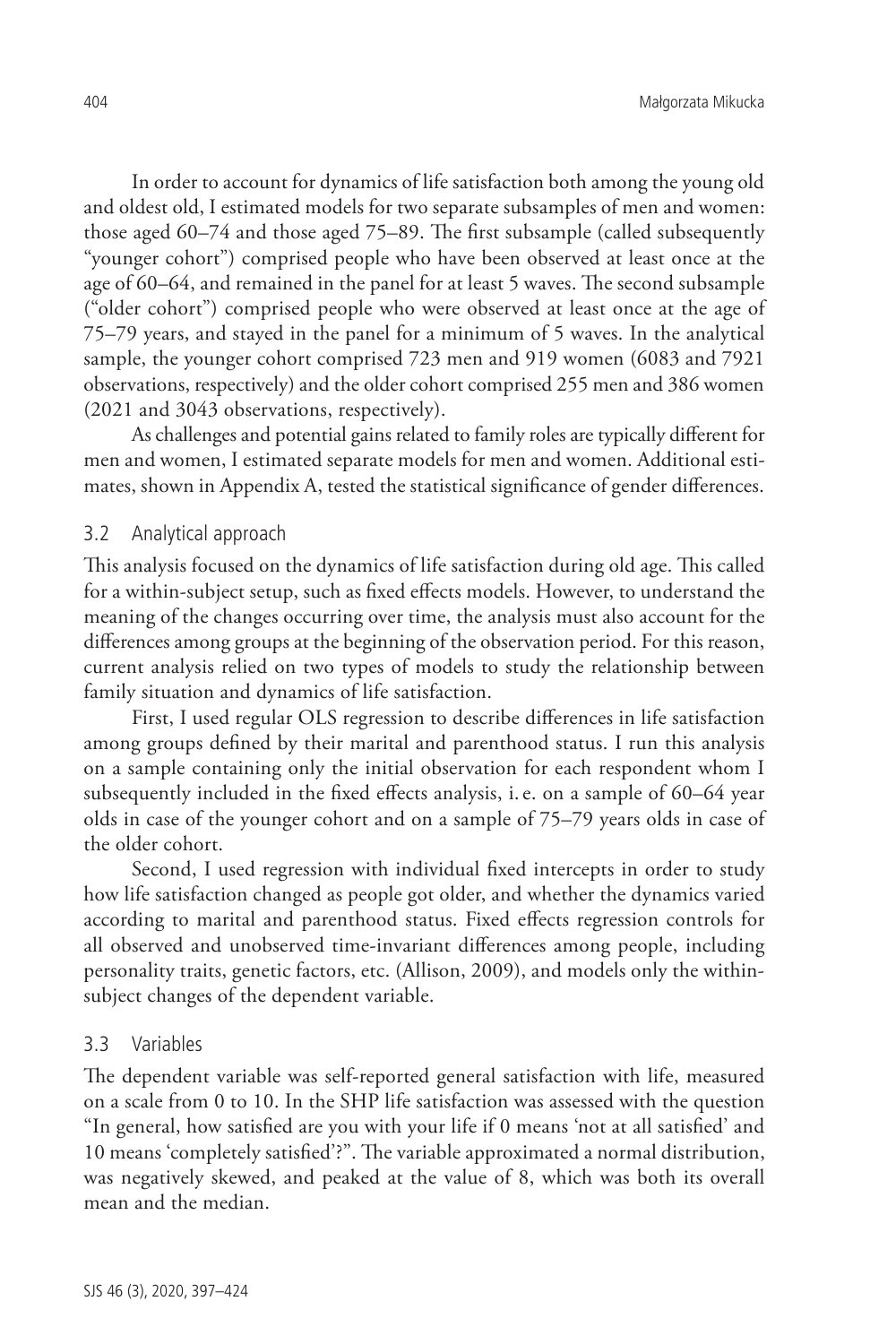| Descriptive statistics of variables included in the analysis of life satisfaction<br>Table |         |      |         |             |      |         |      |       |             |      |
|--------------------------------------------------------------------------------------------|---------|------|---------|-------------|------|---------|------|-------|-------------|------|
|                                                                                            |         |      | Men     |             |      |         |      | Women |             |      |
|                                                                                            | Mean    | SD   | iim     | Max         | z    | Mean    | S    | ilin  | Max         | z    |
| Time-varying variables (N: number<br>Younger cohort (aged 60-74)<br>of observations)       |         |      |         |             |      |         |      |       |             |      |
| life satisfaction                                                                          | 8.21    | 1.35 | $\circ$ | $\supseteq$ | 6077 | 8.13    | 1.50 |       | $\subseteq$ | 7916 |
| age in the year of interview                                                               | 65.35   | 3.69 | 8       | 74          | 6077 | 65.45   | 3.73 | 8     | 74          | 7916 |
| retired                                                                                    | 56.1%   |      |         |             | 6077 | 56.6%   |      |       |             | 7916 |
| married $\rightarrow$ widowed                                                              | 1.0%    |      |         |             | 6077 | 3.0%    |      |       |             | 7916 |
| married $\rightarrow$ divorced                                                             | $0.5\%$ |      |         |             | 6077 | 1.0%    |      |       |             | 7916 |
| $divored \rightarrow material$                                                             | 0.5%    |      |         |             | 6077 | $0.3\%$ |      |       |             | 7916 |
| widowed $\rightarrow$ married                                                              | 0.5%    |      | 0       |             | 6077 | 0.3%    |      |       |             | 7916 |
| never married $\rightarrow$ married                                                        | $0.2\%$ |      | $\circ$ |             | 6077 | $0.1\%$ |      |       |             | 7916 |
| forming a partnership                                                                      | 0.04    | 0.23 | $\circ$ |             | 6077 | 0.05    | 0.27 |       |             | 7916 |
| dissolution of a partnership                                                               | 0.04    | 0.24 | $\circ$ |             | 6077 | 0.05    | 0.26 |       |             | 7916 |
| Time-constant variables (N: number<br>of individuals)                                      |         |      |         |             |      |         |      |       |             |      |
| married at 60/64                                                                           | 82.1%   |      |         |             | 722  | 68.5%   |      |       |             | 918  |
| divorced or separated at 60/64                                                             | 11.4%   |      |         |             | 722  | 16.9%   |      |       |             | 918  |
| widowed at 60/64                                                                           | 2.1%    |      |         |             | 722  | 8.1%    |      |       |             | 918  |
| never married at 60/64                                                                     | 4.4%    |      |         |             | 722  | 6.5%    |      |       |             | 918  |
| unmarried and partnered at 60/64                                                           | 10.3%   |      |         |             | 722  | 8.6%    |      |       |             | 918  |
| childless                                                                                  | 13.3%   |      |         |             | 722  | 14.3%   |      |       |             | 918  |
| lower education                                                                            | 51.5%   |      |         |             | 722  | 72.8%   |      |       |             | 918  |
|                                                                                            |         |      |         |             |      |         |      |       |             |      |

Continuation of table 1 on the next page.

Continuation of table 1 on the next page.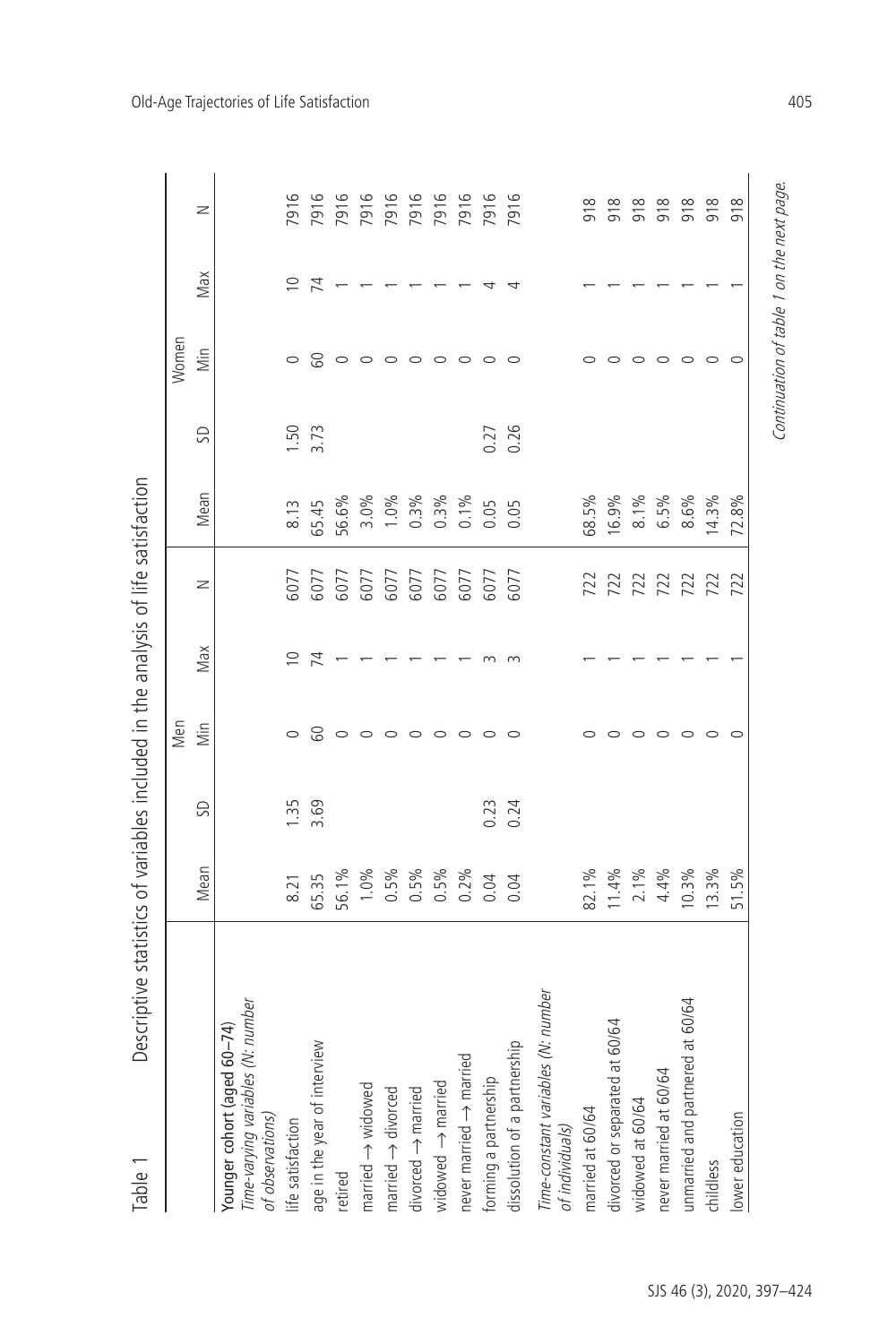|                                                                                          |                                |                   | Men     |     |                                              |                                             |                  | Women   |     |  |
|------------------------------------------------------------------------------------------|--------------------------------|-------------------|---------|-----|----------------------------------------------|---------------------------------------------|------------------|---------|-----|--|
|                                                                                          | Mean                           | S                 | Min     | Max | z                                            | Mean                                        | SD               | İm      | Max |  |
| Older cohort (aged 75-89)                                                                |                                |                   |         |     |                                              |                                             |                  |         |     |  |
| iables (N: number<br><i>Time-varying varia<br/>of observations)</i><br>life satisfaction |                                |                   |         |     |                                              |                                             |                  |         |     |  |
|                                                                                          | 8.30                           | 1.43              |         | ≘   |                                              |                                             | 1.63             |         | ≘   |  |
| age in the year of interview                                                             | 79.53                          | 3.21              | 52      | 89  |                                              | $\frac{8.11}{79.71}$                        | 3.35             | 52      | 89  |  |
| retired                                                                                  | 98.5%                          |                   | $\circ$ |     |                                              |                                             |                  |         |     |  |
| $m$ arried $\rightarrow$ widowed                                                         |                                |                   | $\circ$ |     | 7017<br>2017<br>2017<br>2017<br>2017<br>2017 | 98.1%<br>7.9%<br>0.1%                       |                  |         |     |  |
| $m$ arried $\rightarrow$ divorced                                                        | $1.7%$<br>0.2%<br>0.06<br>0.06 |                   | $\circ$ |     |                                              |                                             |                  | $\circ$ |     |  |
| never married $\rightarrow$ married                                                      |                                |                   | ○       |     |                                              |                                             |                  | $\circ$ |     |  |
| forming a partnership                                                                    |                                | $0.\overline{3}1$ | $\circ$ |     |                                              | $\begin{array}{c} 1.63 \\ 0.03 \end{array}$ |                  | $\circ$ |     |  |
| partnership<br>dissolution of a                                                          |                                | 0.29              | $\circ$ |     |                                              |                                             | $0.20$<br>$0.25$ |         |     |  |
| Time-constant variables (N: number<br>of individuals)                                    |                                |                   |         |     |                                              |                                             |                  |         |     |  |
| married at 75/79                                                                         | 78.4%                          |                   |         |     | 254                                          | 44.5%                                       |                  |         |     |  |
| divorced or separated at 75/79                                                           | 8.7%                           |                   |         |     | 254                                          | 9.4%                                        |                  |         |     |  |
| widowed at 75/79                                                                         | 9.1%                           |                   |         |     | 254                                          | 37.8%                                       |                  |         |     |  |
| 75/79<br>never married at                                                                | 3.9%                           |                   |         |     | 254                                          | 8.3%                                        |                  |         |     |  |
| unmarried and partnered at 75/79                                                         | 7.9%                           |                   |         |     | 254                                          | 5.5%                                        |                  |         |     |  |
| childless                                                                                | 12.6%                          |                   | $\circ$ |     | 254                                          | 15.6%                                       |                  | $\circ$ |     |  |
| lower education                                                                          | 50.8%                          |                   |         |     | 254                                          | 75.5%                                       |                  |         |     |  |

Continuation of table 1.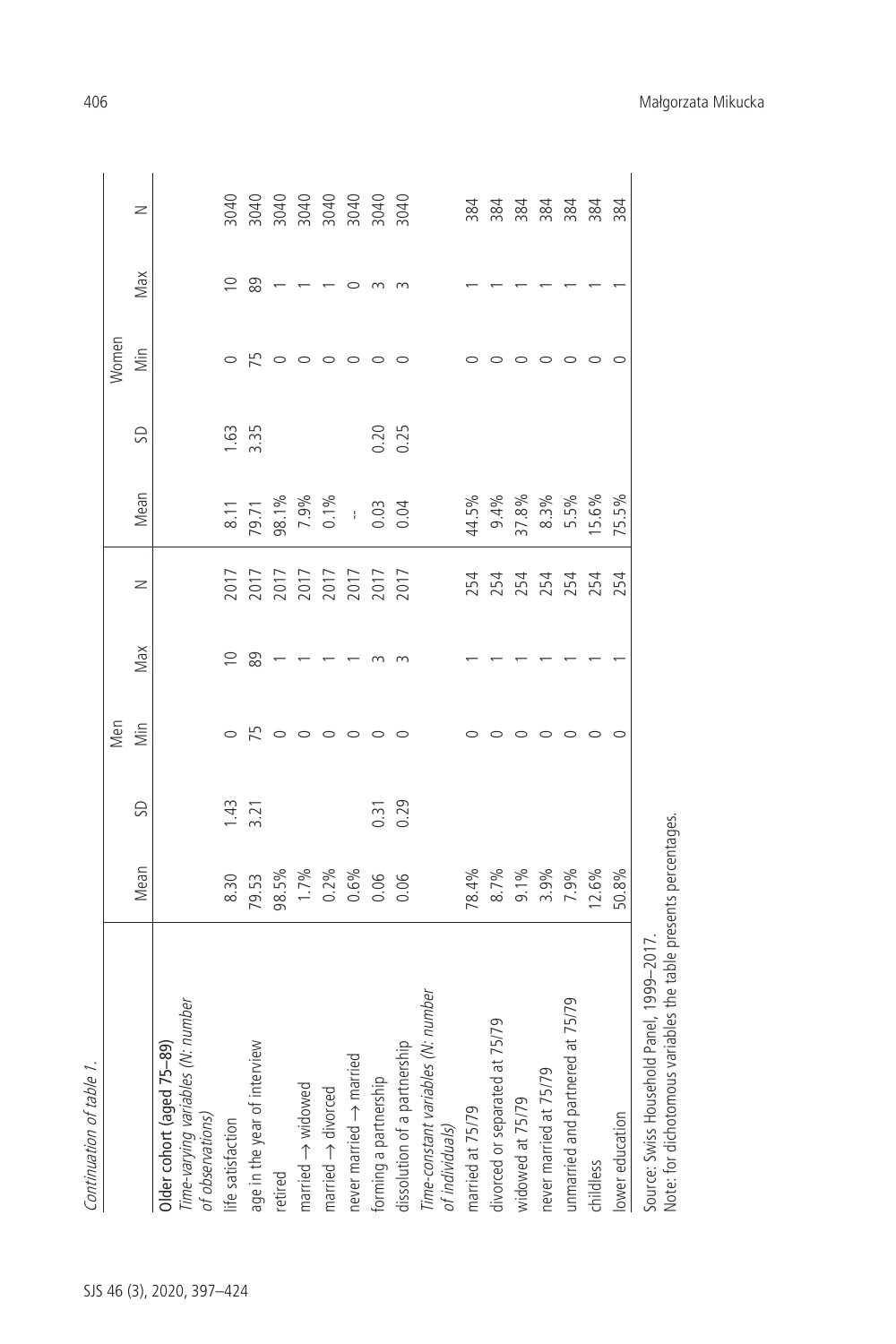The OLS regression analysis aimed to describe the differences among men and women in various family situations. Accordingly, the main predictors were variables coding marital and parenthood status at the moment of the first observation. As parenthood and marital histories are closely interwoven (e. g. marriage is a strong predictor of parenthood), and the effects of marital and partnership status are typically not additive, I considered the effects of parenthood and marital status jointly, by including interaction terms. I also accounted for partnership status of unmarried respondents: the dichotomous variable coded as one people who had a partner, either cohabiting or not, and as zero it coded unpartnered persons. The control variables in the OLS model included education (primary vs. secondary of tertiary) and retirement status.<sup>1</sup>

The fixed effects analysis focused on age-related dynamics of life satisfaction among people in various family situations. Therefore, the main predictor was age, together with the interactions between age and the initial family situation (initial, i.e. recorded during the first interview for a given respondent at the age of 60–64 or 75–79). I also controlled for changes of marital status and partnership status experienced during the observation period, as well as the transition to retirement.<sup>2</sup> All variables used in the analysis are summarized in Table 1. As shown in the table, marital transitions were relatively rare in the studied sample. For example, the transition from marriage to widowhood was the most common type of transition among women in the younger cohort, and it was recorded only in 3% of observations. In the older cohort it raised to 8% of observations. Despite the rare character of these transitions, they are potentially powerful predictors of life satisfaction shifts.

## 4 Results

Table 2 shows the results of OLS regression of life satisfaction at the beginning of the observation period. In general, life satisfaction differed according to marital status. Married (the reference category) stood out as the most satisfied group among the parents. Divorced and widowed parents were less satisfied with their lives than the married; the difference was statistically significant in the younger cohort, and – in case of divorced – also among men in the older cohort. Moreover, never married mothers declared lower life satisfaction than married mothers, but, again, the difference was statistically significant only in the younger cohort. Among unmarried respondents, the partnered were more satisfied with their lives than the unpartnered, and the difference was statistically significant only in the younger cohort.

<sup>1</sup> In Switzerland it is possible to combine retirement with employment, therefore as the transition to retirement I consider the first such transition declared by a respondent.

<sup>2</sup> Formation and dissolution of a partnership is expressed as a count. Each respondent, at the beginning of observation, starts with a count of zero. The count increases by one at each partnership being formed or dissolved.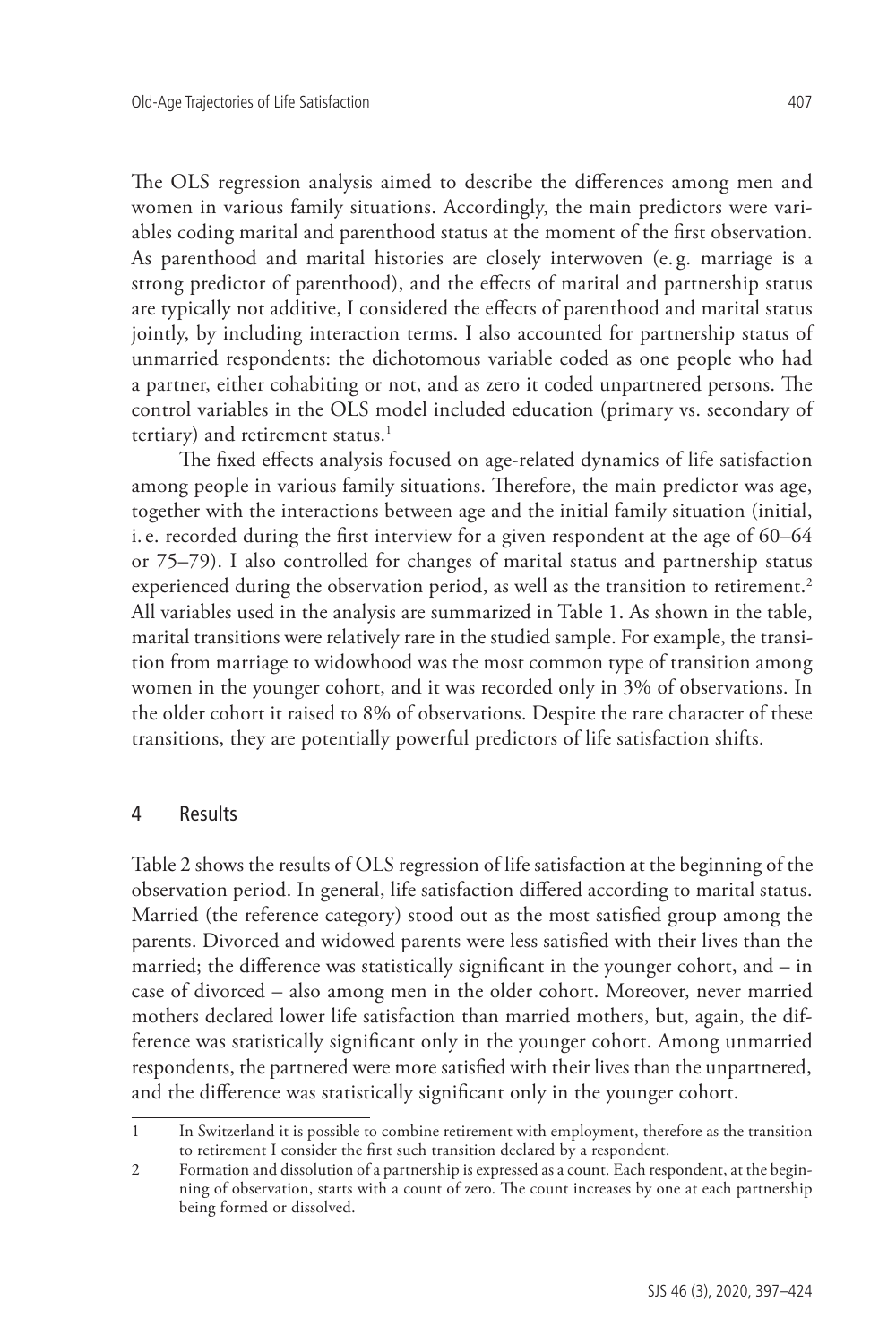|                                               |            |        | Men       |        |            |        | Women     |        |
|-----------------------------------------------|------------|--------|-----------|--------|------------|--------|-----------|--------|
|                                               | Age 60/64  |        | Age 75/79 |        | Age 60/64  |        | Age 75/79 |        |
|                                               | FF.        |        | SD.       |        | FD.        |        | <b>SD</b> |        |
| divorced (ref: married)                       | $-0.88***$ | (0.24) | $-0.74*$  | (0.33) | $-1.20***$ | (0.16) | $-0.29$   | (0.34) |
| widowed (ref: married)                        | $-1.65***$ | (0.40) | $-0.22$   | (0.36) | $-0.86***$ | (0.20) | $-0.14$   | (0.21) |
| never married (ref: married)                  | $-0.35$    | (1.03) | $-0.05$   | (1.42) | $-2.35***$ | (0.52) | $-0.35$   | (1.76) |
| unmarried and partnered<br>(ref: unpartnered) | $0.63*$    | (0.26) | 0.54      | (0.40) | $1.04***$  | (0.20) | $-0.57$   | (0.40) |
| childless                                     | 0.19       | (0.21) | 0.39      | (0.35) | 0.01       | (0.22) | 0.08      | (0.60) |
| $divorced \times childless$                   | 0.45       | (0.45) | $-0.71$   | (1.46) | 0.25       | (0.44) | 0.72      | (1.10) |
| widowed $\times$ childless                    | 2.72       | (1.49) | $-0.06$   | (0.77) | $-0.84$    | (0.65) | $-0.50$   | (0.76) |
| never married $\times$ childless              | $-0.74$    | (1.06) | $-0.82$   | (1.49) | 1.18       | (0.60) | 0.26      | (1.88) |
| retired                                       | $0.29*$    | (0.14) | $-0.21$   | (0.62) | $0.40**$   | (0.13) | 0.24      | (0.50) |
| lower education                               | $-0.22*$   | (0.11) | $-0.05$   | (0.18) | 0.04       | (0.11) | $-0.14$   | (0.21) |
| intercept                                     | $8.33***$  | (0.08) | $8.72***$ | (0.61) | $8.39***$  | (0.11) | $8.11***$ | (0.51) |
| N                                             | 722        |        | 254       |        | 918        |        | 384       |        |

| Table 2 | Life satisfaction at the beginning of observation period as a |
|---------|---------------------------------------------------------------|
|         | function of family situation. OLS models                      |

Source: Swiss Household Panel, 1999–2017.

Childlessness, on the other hand, did not correlate (statistically significantly) with life satisfaction. Childless people did not differ in their life satisfaction from parents neither among the married (see the main effect of childlessness) nor among divorced, widowed, or never married people (see the interaction terms).

To verify the cumulative (dis)advantage and age-as-leveler hypotheses let's inspect the results of fixed effects analysis (see Table 3). The age coefficients inform how much life satisfaction of married parents (who are the reference group) changed as people were getting older. All the age coefficients were negative, but they did not reach statistical significance. The predicted tempo of decline was rather small: about 0.02 points on a scale from 0 to 10 yearly. At this rate reducing life satisfaction by 1 point would require about 50 years.

The first hypothesis, which referred to the cumulative (dis)advantage mechanism, postulated that the initial differences in life satisfaction increase with age. OLS results showed that in the younger cohort the most satisfied group were married parents, thus, if the hypothesis holds, this group should have more positive trajectories of life satisfaction than other groups. In other words, life satisfaction of divorced, married, or never married should decline with age at a faster rate than life satisfaction of the married.

Relevant for testing this hypothesis are the interaction terms between marital status and age. Contrary to the predictions of the cumulative (dis)advantage hypothesis, divorced, widowed, and never married did not have more negative trajectories of life satisfaction than the married. Even more, life satisfaction trajectories of divorced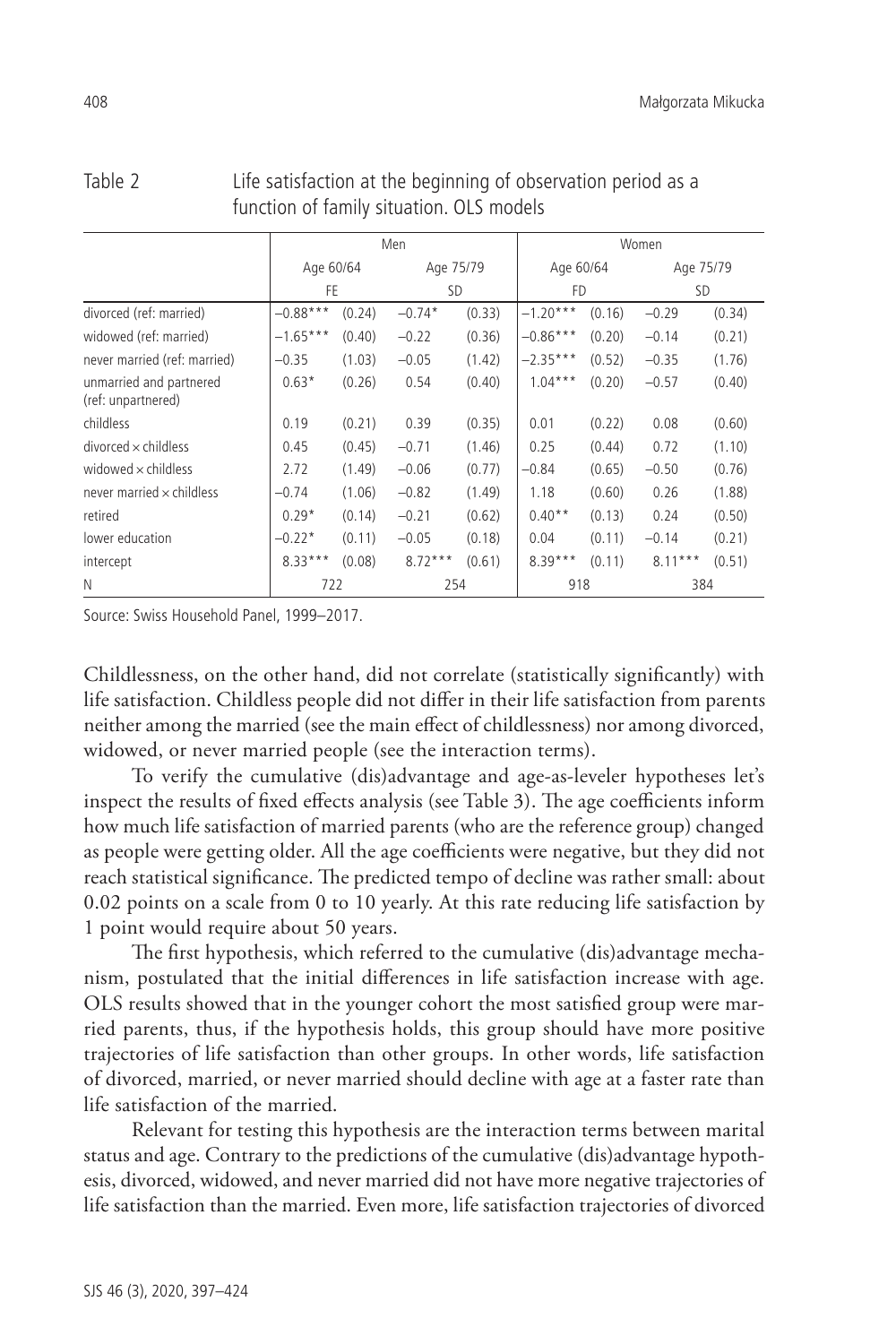and never married mothers in younger cohort and divorced childless men in older cohort were *more positive* than those of the married.

In the OLS analysis, the least satisfied group were never married mothers; this result was statistically significant only in the younger cohort. Fixed effects analysis showed that in the older cohort life satisfaction of never married mothers declined at a significantly faster rate than life satisfaction of married mothers. This suggests that never married mothers experienced both low initial life satisfaction and a disproportionally fast decline of life satisfaction. Such pattern is in principle consistent with the cumulative advantage hypothesis. However, the support for the hypothesis is only partial, because these two patterns were observed in different cohorts, and in none of the cohorts both patterns showed up.

The second, age-as-leveler hypothesis postulated that old age is a period of reducing inequalities. This implies that people in family situations associated with highest life satisfaction should experience a relatively faster decline of life satisfaction with age. On the other hand, in groups less satisfied with their lives during midlife, life satisfaction should decline at a slower rate. The hypothesis postulated that the main factors which reduce inequalities are health decline and frailty occurring in advanced old age; for this reason I expected to find these patterns mainly in the older cohort.

The results partially support the age-as-leveler hypothesis for divorced men only. In the OLS analysis, life satisfaction of divorced men in older cohort was lower than life satisfaction of married men. Fixed effects analysis showed that life satisfaction of divorced childless men in the older cohort increased disproportionally fast. However, the support for age-as-leveler hypothesis was only partial, because the fast increase occurred only for the childless, and not for all divorced men.

Results showed in Table 3 also inform that being in a partnership did not affect life satisfaction trajectories during old age. All the coefficients "in nonmarital partnership × age" were statistically not significant. Also lower educated people did not differ in their life satisfaction trajectories from people with secondary or tertiary education.

Consistently with the literature, formation of a partnership correlated with an increase in life satisfaction, whereas a dissolution correlated with a decline of life satisfaction. However, the results were statistically significant only in the younger cohort. The effects of marital transitions were less clear-cut. Transitions to widowhood and divorce correlated with reduction of life satisfaction, but not among women in the older cohort. Similarly, the old-age transitions into marriage did not have a consistently positive effect.

Coefficients for marital transitions allow investigating the protective role of parenthood. The first interesting result pertains to men who experienced a transition to widowhood. The negative effect of this transition was stronger among childless men than among fathers. This result is consistent with past evidence showing that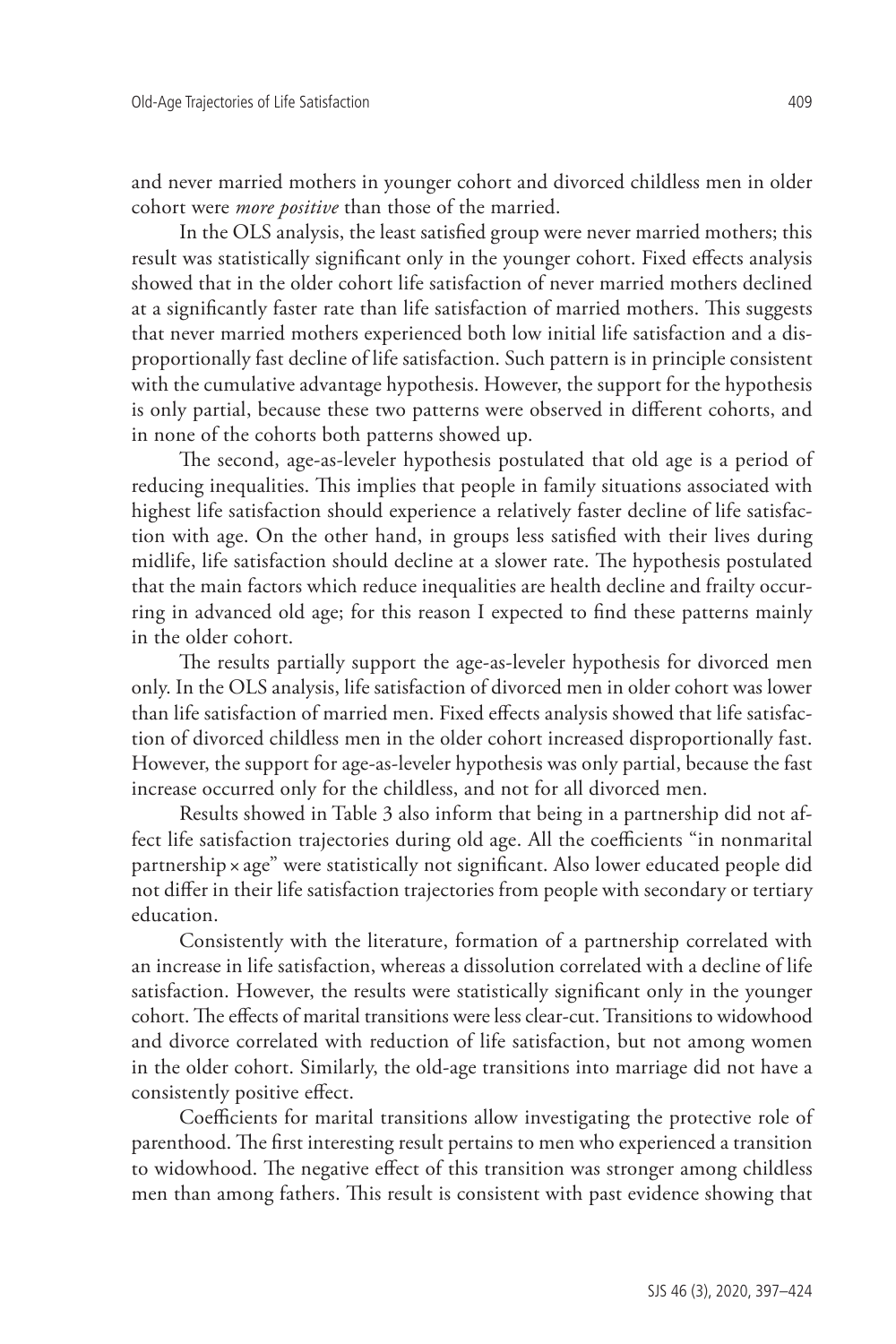| Older cohort<br>Age 75-89<br>2017                                                                                                                                                                                                                                                                                                                      |
|--------------------------------------------------------------------------------------------------------------------------------------------------------------------------------------------------------------------------------------------------------------------------------------------------------------------------------------------------------|
|                                                                                                                                                                                                                                                                                                                                                        |
| Changes of life satisfaction during old age. Fixed effects models<br>Younger cohort<br>Age 60-74<br>6077<br>723<br>$-2.12***$<br>$1.41***$<br>$8.23***$<br>$0.65**$<br>$-0.52*$<br>$-0.16$<br>$-0.18$<br>0.08<br>0.10<br>$\Omega$<br>$-0.22$<br>$-0.21$<br>0.10<br>0.00<br>$-0.21$<br>0.03<br>0.03<br>$-0.03$<br>$-0.03$<br>0.07<br>$-0.01$<br>$-0.02$ |

410 Małgorzata Mikucka

Source: Swiss Household Panel, 1999–2017.

Source: Swiss Household Panel, 1999-2017.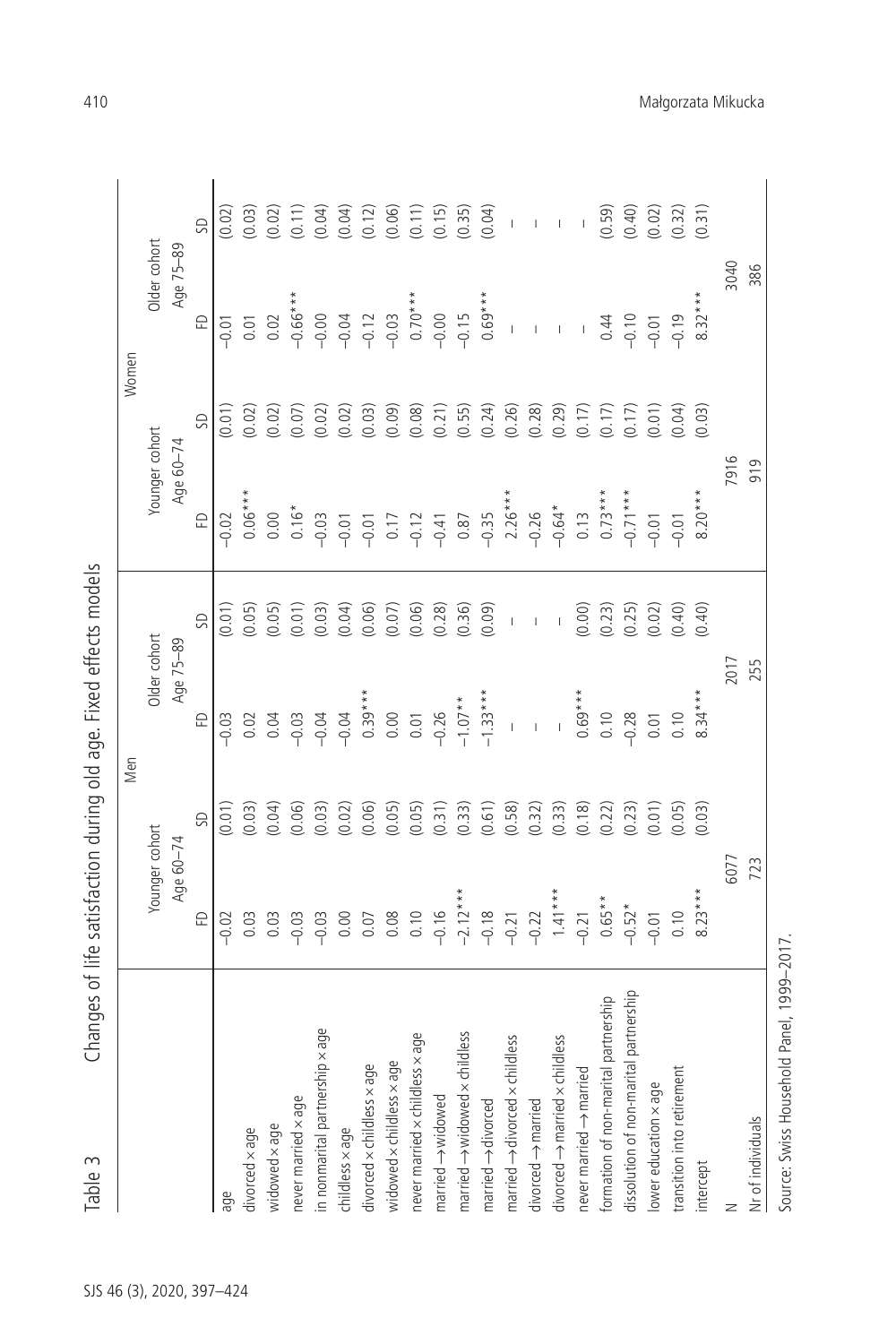



Source: Swiss Household Panel, 1999-2017 Note: The predictions combine the results obtained in the OLS models (Table 2) and in fixed effects models (Table 3.)

widowed men strongly depend on their adult children, and suggests that parenthood has a protective (buffering) effect during the transition to widowhood; however, it also suggests that this protection is limited to men. In contrast to that, divorce correlated with more positive shifts of life satisfaction among childless women than among mothers. This suggests that the protective effect of parenthood is not a general pattern, and that during divorce parenthood may be an additional source of stress rather than a resource.

Figures 1 and 2 provide a graphic representation of the results obtained in OLS and fixed effects analysis. Figure 1 shows how differences in life satisfaction related to marital status changed with age. The life satisfaction gap between divorced and married parents, and between widowed and married parents reduced with age, both among men and women, and in the younger and older cohort. In contrast to that, life satisfaction of never married parents, with the exception of never married mothers in the younger cohort, declined at a faster rate than among the married.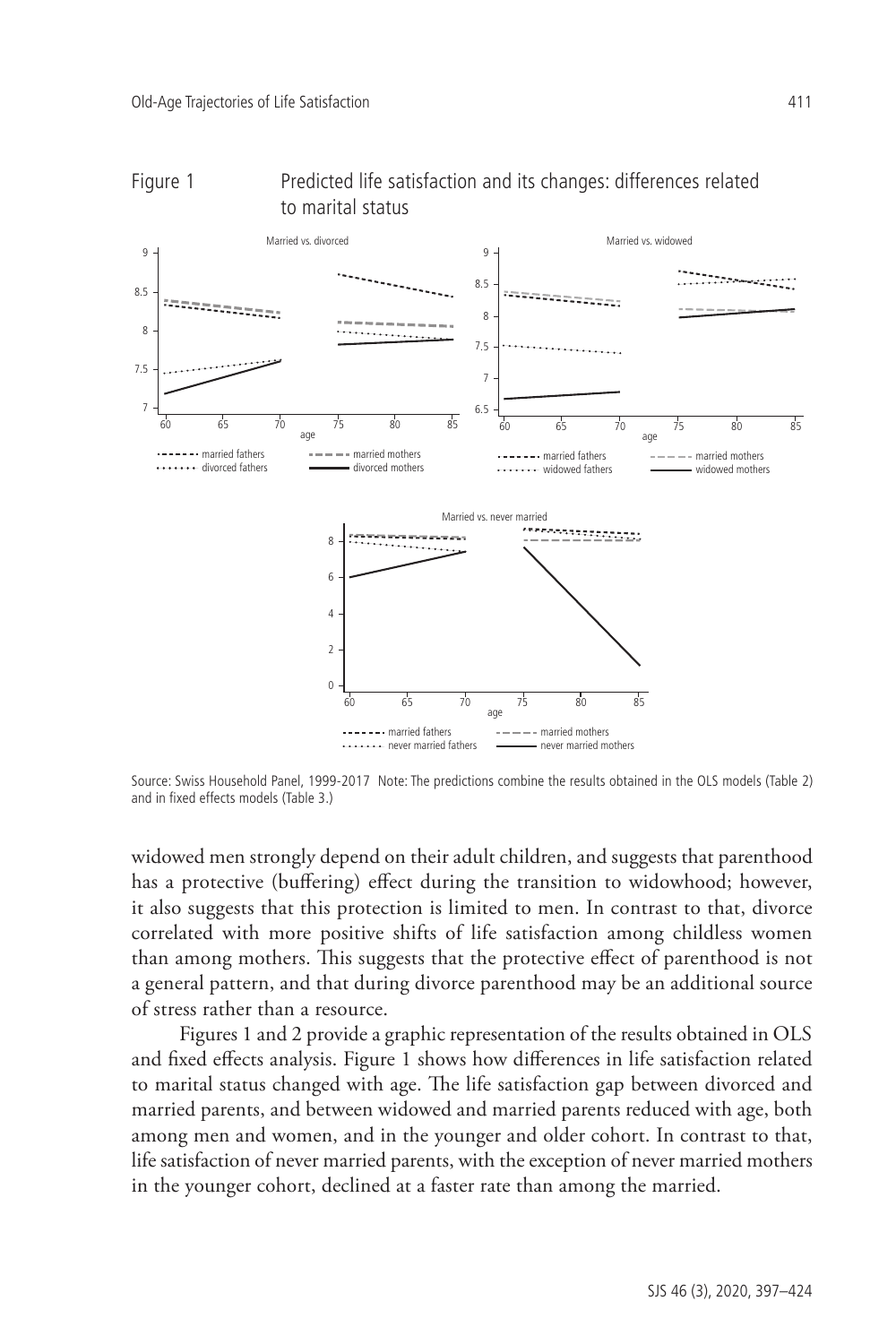

# Figure 2 Predicted life satisfaction and its changes: differences related to marital status

Source: Swiss Household Panel, 1999-2017 Note: The predictions combine the results obtained in the OLS models (Table 2) and in fixed effects models (Table 3.)

Figure 2 shows how childlessness affected life satisfaction trajectories of men and women in various marital statuses. An interesting pattern emerged for initially married respondents: in the older cohort, childless spouses experienced a visibly faster decline of life satisfaction than parents did. However, an inspection of results in Table 3 informs that the relevant coefficients ("childless × age") were not statistically significant. Also among the widowed the pattern was interesting. In the younger cohort, the life satisfaction trajectories of childless widowed persons were more positive than those of widowed parents. In contrast to that, in the older cohort life satisfaction trajectories of childless widowed persons were more negative than those of widowed parents. Summing up, childlessness among married and widowed persons negatively affected life satisfaction trajectories at more advanced old age. Such a pattern is not consistent with any of the hypotheses, but it suggests that parenthood protects life satisfaction in particular at advanced old age (in present analysis: after the age of 75).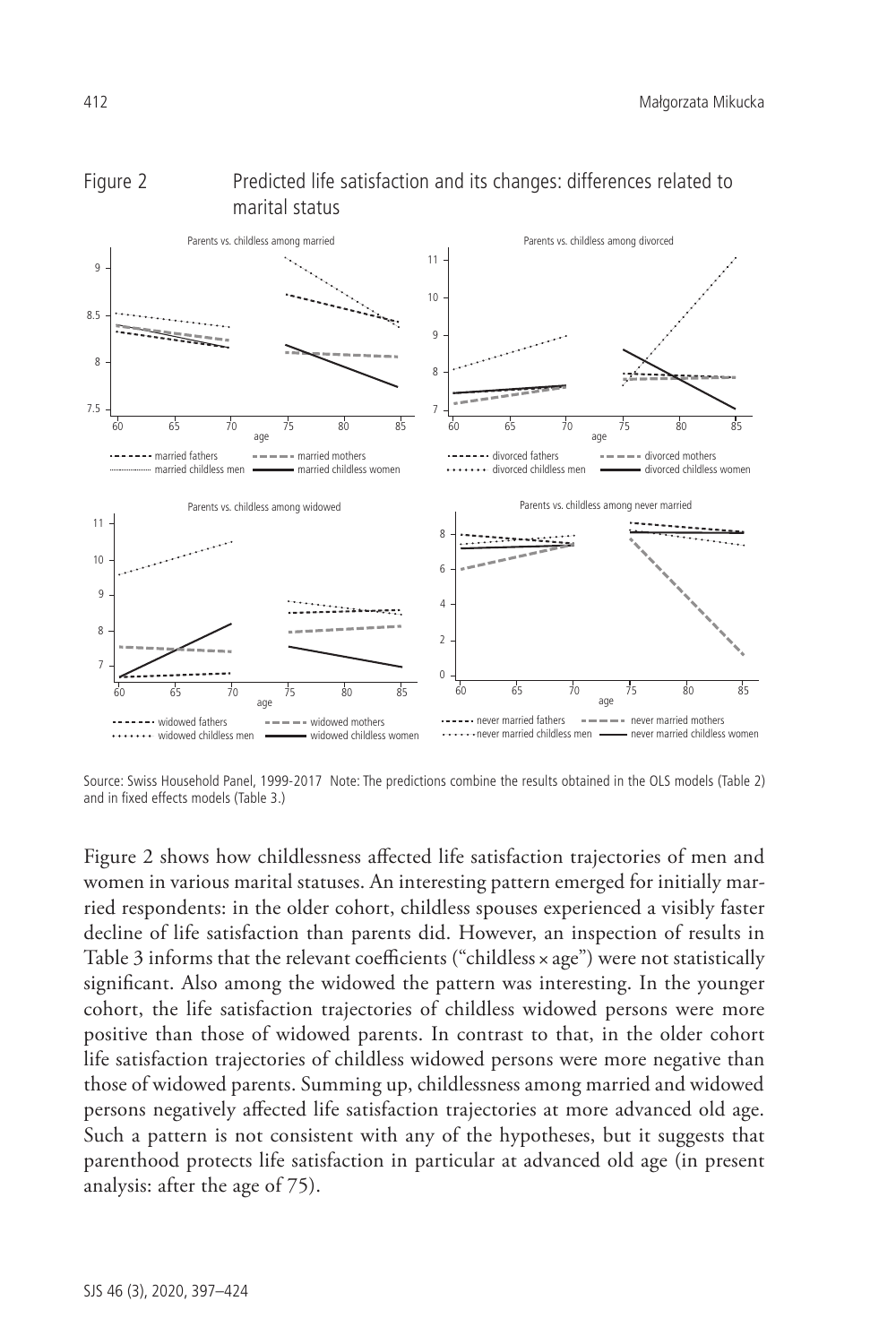Among the divorced, the pattern was less clear. Childlessness correlated with more positive life satisfaction trajectories among divorced men, but with more negative life satisfaction trajectories among divorced women. This result may reflect gender difference in how divorce affects men's and women's relationships with children; in particular, it suggests that relationships with children may be an additional complication for elderly divorced men.

Finally, the predictions in Figure 2 for never married parents and never married childless people are dominated by the tremendous decline of life satisfaction experienced by never married mothers in the older cohort. This result suggests that never married mothers are a particularly disadvantaged group among the elderly.

Although the literature mentions gender differences in how family situation affects life satisfaction, current results showed an unclear pattern of gender differences and few statistically significant differences between men and women. The detailed table of results is shown in the Appendix in Table A4 (for the OLS analysis) and Table A5 for the fixed effects analysis.

The difference between men and women in the importance of parenthood, marital status or childlessness for life satisfaction and its changes was not systematic. The differences that did occur pertained to the effect of childlessness among divorced, widowed, and never married people. This suggests that, despite the gendered character of marriage, childlessness has different consequences among men and women not in marriage but rather outside of it.

## 5 Discussion

This paper studied the population of elderly people in Switzerland in order to better understand how the effect of family situation for life satisfaction changes during old age. I defined family situation by respondent's marital and parenthood status, and accounted for partnership status of unmarried respondents. The analysis tested whether unmarried and childless respondents were less satisfied with their lives than married people and parents, and whether the differences intensified or attenuated with age.

The results showed that in the cohort of people aged 60–64 years old, married persons were indeed more satisfied with their lives than singles, including never married, divorced, and widowed persons. However, the differences in the older cohort (75–79 years old) were statistically not significant. The result for the younger cohort is consistent with previous literature, which documented life satisfaction advantage of married people over the unmarried (e. g., Bures et al. 2009; Koropeckyj-Cox 1998). In contrast to marital status, childlessness did not systematically correlate with life satisfaction. This lack of differences is at odds with some past studies (e. g., Albertini and Arpino 2018) but may be explained by the cross-country variation of this relationship (Dykstra and Wagner 2007; Hansen et al. 2009).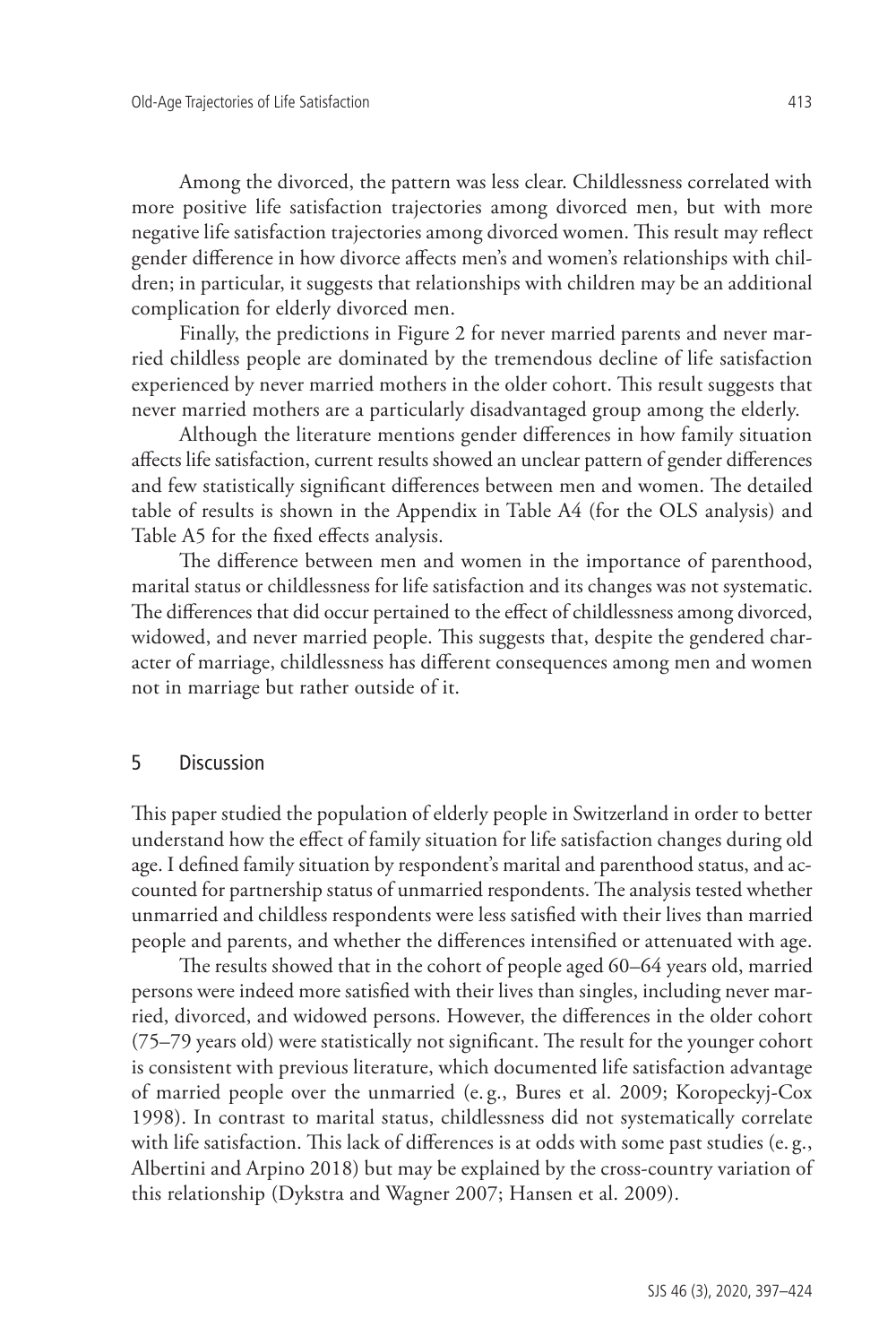To understand whether the differences related to family situation intensify or reduce with age, I analysed within-individual changes of life satisfaction. Life satisfaction among married parents (who were the reference category in the analysis) has been declining slightly with age. Such result is at odds with studies showing clear pattern of age trajectories of life satisfaction (e. g., Blanchflower and Oswald 2008). The baseline rate of decline in current analysis did not differ systematically with gender nor education, but it was shaped by life course transitions. This suggests that, at least in the studied social context, life satisfaction trajectories are shaped by the events that people experience, rather than by their underlying characteristics.

I tested two competing hypotheses. The first one, *cumulative (dis)advantage*  hypothesis postulated that, due to longer exposure to advantageous conditions, the differences among groups intensify with age (Dannefer 2003). In current analysis, the group experiencing most "advantageous conditions" were the married parents, judging from their initial life satisfaction at the age of 60–64 years old. On the other hand, the group with lowest life satisfaction at the same ages were the never married mothers.

The hypothesis predicted that life satisfaction trajectories of married parents should be more positive than life satisfaction of the divorced, widowed, or never married. However, the results did not show this pattern. On the contrary, life satisfaction of some subgroups of unmarried respondents increased at a faster rate than life satisfaction of the married. This result suggests that the life satisfaction advantage of married parents over other groups does not result from a causal mechanism (which could continue shaping life satisfaction during an old age thus increasing the advantage of this group) but it is either created during mid-life (e. g. due to lower on average stress levels) or results from selection on background characteristics. In other words, the result suggests that being married and having children at older age in Switzerland is not in itself beneficial for life satisfaction.

Partly consistent with the hypothesis of cumulative (dis)advantage was the pattern for never married mothers. This group initially stood out with low life satisfaction, and subsequently, after the age of 75, experienced a faster decline in life satisfaction than other groups. However, the support for the hypothesis was only partial because the initial life satisfaction disadvantage was observed in younger cohort only, whereas the faster rate of life satisfaction decline occurred only in the older cohort. In general, single parenthood is a difficult experience and single parents stand out with low life satisfaction (e. g., Meier et al. 2016). In this aspect, Switzerland is a rather conservative social context, therefore it is not surprising that elderly never married mothers declared lower life satisfaction and experienced its more rapid decline than other groups of women did. This might happen due to selection, i.e. because women less able to avoid non-marital childbearing likely suffered an underlying disadvantage (related to, e. g. personality traits, social background, experience of abuse), but the effect might also be causal, i.e. due to social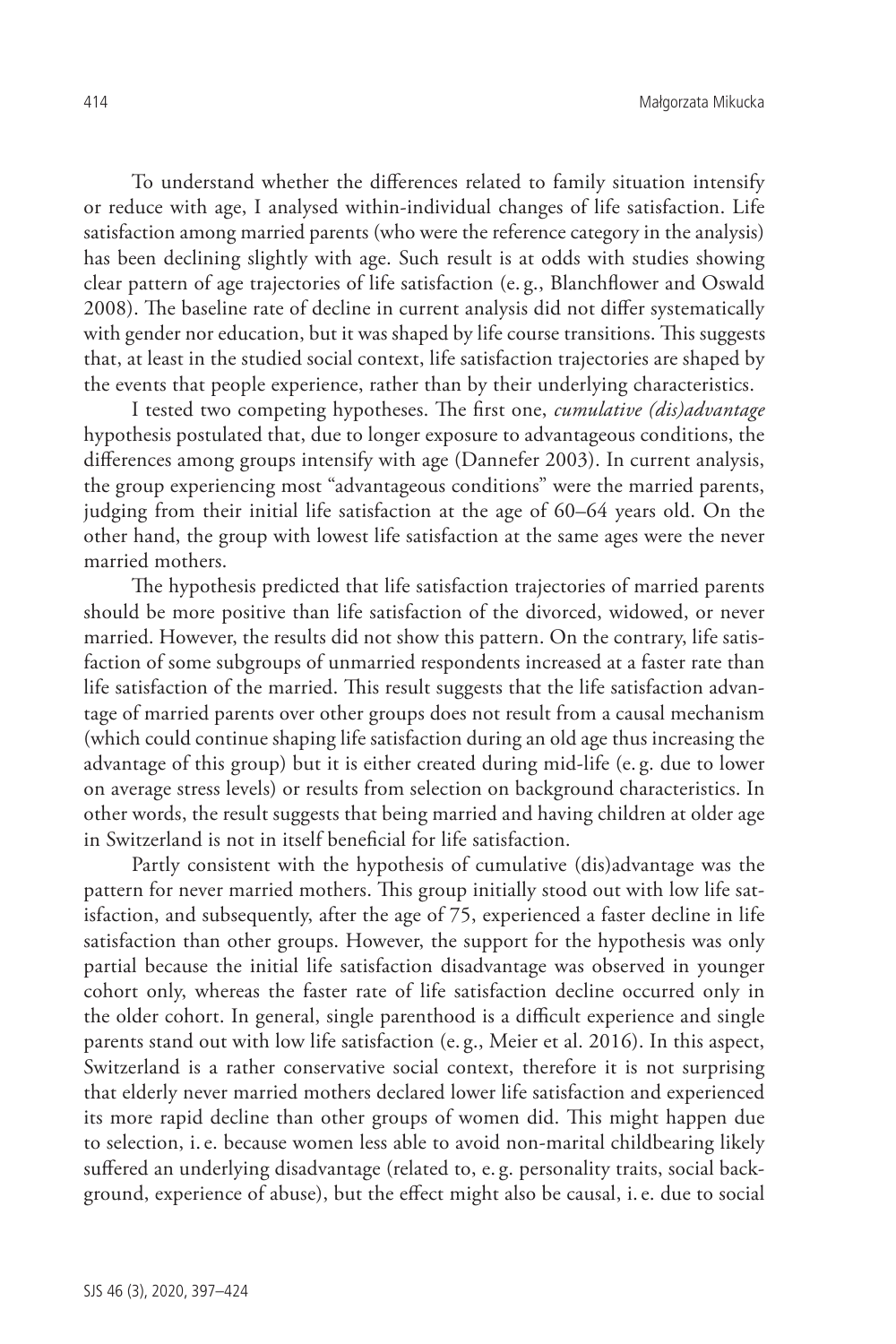exclusion and economic strains of single parenthood. All these factors might have contributed to a rapid decline in life satisfaction during an advanced old age among never married mothers, as observed in current analysis.

The second, *age-as-leveler* hypothesis stated that life satisfaction differences related to marital status reduce at advanced old age, because at this stage of life people experience frailty and health decline, and in the light of this experience other factors or resources lose their importance as determinants of life satisfaction. This hypothesis implied that advanced old age is a period of reducing inequalities, meaning that life satisfaction of initially advantaged groups should decline at a faster rate than life satisfaction of more disadvantaged groups.

The support for age-as-leveler hypothesis was only partial. First, in the younger cohort, life satisfaction of divorced mothers, who were disadvantaged already at the beginning of observation span, increased faster than life satisfaction of married mothers. However, this pattern showed up in the younger cohort only, whereas the hypothesis predicted that the leveling mechanism should play a role primarily at advanced old age. Second, life satisfaction of divorced childless men in older cohort increased faster than life satisfaction of married fathers; however, this "catching up" occurred only for childless divorced men, whereas all divorced men (fathers and childless alike) declared low life satisfaction at the beginning of observation span. The qualitative inspection of results (predictions shown in Figure 1) suggested that the life satisfaction gap between married and previously married people has been closing for both men and women, and both in younger and older cohorts. However, this general pattern did not reach statistical significance.

The fact that the leveling associated with ageing was statistically significant only in case of the gap between divorced and married respondents (and a similar pattern showed up for the gap between widowed and married), and that it was not limited to advanced old age, suggests that it was not shaped by ageing and emerging frailty but rather by adaptation to divorced (widowed) life. Upon divorce and widowhood, life satisfaction declines and then re-bounces (e. g., Frijters et al. 2011), which is interpreted as a sign of the psychological mechanism of adaptation. This mechanism might narrow down the life satisfaction gap between married and previously married respondents observed in the results.<sup>3</sup>

The results showed also interesting patterns which went beyond the tested hypotheses. First, the effects of marital transitions were less clear-cut than generally suggested by happiness literature (e. g., Frijters et al. 2011). Transitions to widowhood and divorce correlated with reduction of life satisfaction, but not among women in the older cohort. Similarly, the old-age transitions into marriage did not have consistently positive effect. A possible explanation of this pattern is the fact that

<sup>3</sup> It is possible that the results for widowhood did not reach statistical significance, because the negative life satisfaction consequences of death of a spouse last longer than in case of divorce, and strategies of re-building one's life, such as re-partnering are less available in part due to more advanced old age of widows than divorcees.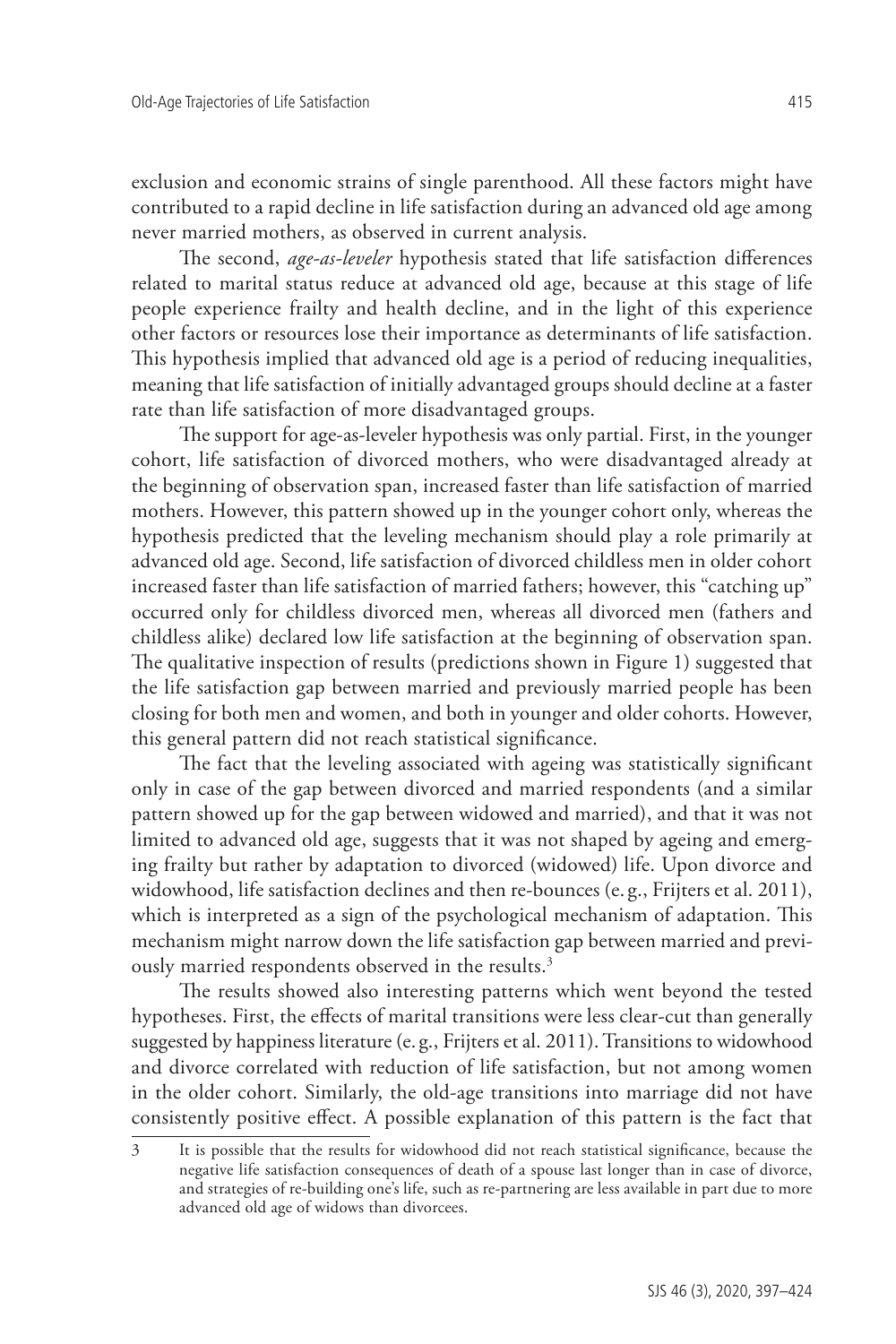current analysis ignored the time which elapsed from the event, which may make a difference for these strongly time-dependent effects (Frijters et al. 2011).

The second interesting pattern pertained to non-marital partnerships. Partnership is a plausible source of social and economic resources, even if it is typically a shorter-term arrangement than marriage. In fact, partnered unmarried people were more satisfied with their lives than the unpartnered. Consistently, formation of a partnership correlated with an increase in life satisfaction, whereas a dissolution correlated with a life satisfaction decline.<sup>4</sup> Finally, being in a partnership did not affect life satisfaction trajectories occurring with age, whereas marital status had such an affect, suggesting that the long-term effect of marriage may play a role.

As mentioned above, childlessness made little systematic difference for life satisfaction and its dynamics. However, in some groups parents clearly differed from childless persons. In particular, elderly men who became widowers experienced a greater loss of life satisfaction if they were also childless. Additionally, childless married and divorced respondents in the older cohort experienced a more rapid decline of life satisfaction than parents did. In contrast to that, the patterns among divorced people were less consistent, and childless women going through divorce experienced more positive shifts of life satisfaction than mothers going through a divorce.

This result suggests that even if parenthood has no direct effect on life satisfaction of elderly people, in some instances it has a protective buffering effect. This type of protection applies to married and widowed people, and is most visible among men entering widowhood. Switzerland stands among European countries with relatively low contact and support exchange between adult children and their elderly parents; this suggests that the buffering effect of parenthood and its effect on life satisfaction in other countries may be stronger. On the other hand, the buffering effect of parenthood did not extend to divorcing elderly people, suggesting that, instead of having a buffering effect, parenthood complicates the divorce experience even for spouses with adult children.

In general, current analysis revealed a considerable difference between people belonging to the younger and older cohort. In particular, very few factors consistently differentiated life satisfaction in the older cohort. This may reflect smaller sample size and lower power of statistical models in the analysis of the older cohort. However, the lower predictive power of models is also consistent with the idea of leveling effect of age. On the other hand, age-as-leveler mechanism also postulated that variation of life satisfaction in the older cohort should be smaller than in the younger cohort. The characteristics of the sample used in this analysis do not confirm that (as shown in Table 1 with descriptive statistics). It seems that in current analysis the life satisfaction differences among people aged 75–89 were considerable, but the statistical models were not able to explain them.

<sup>4</sup> These results were statistically significant in the younger cohort only.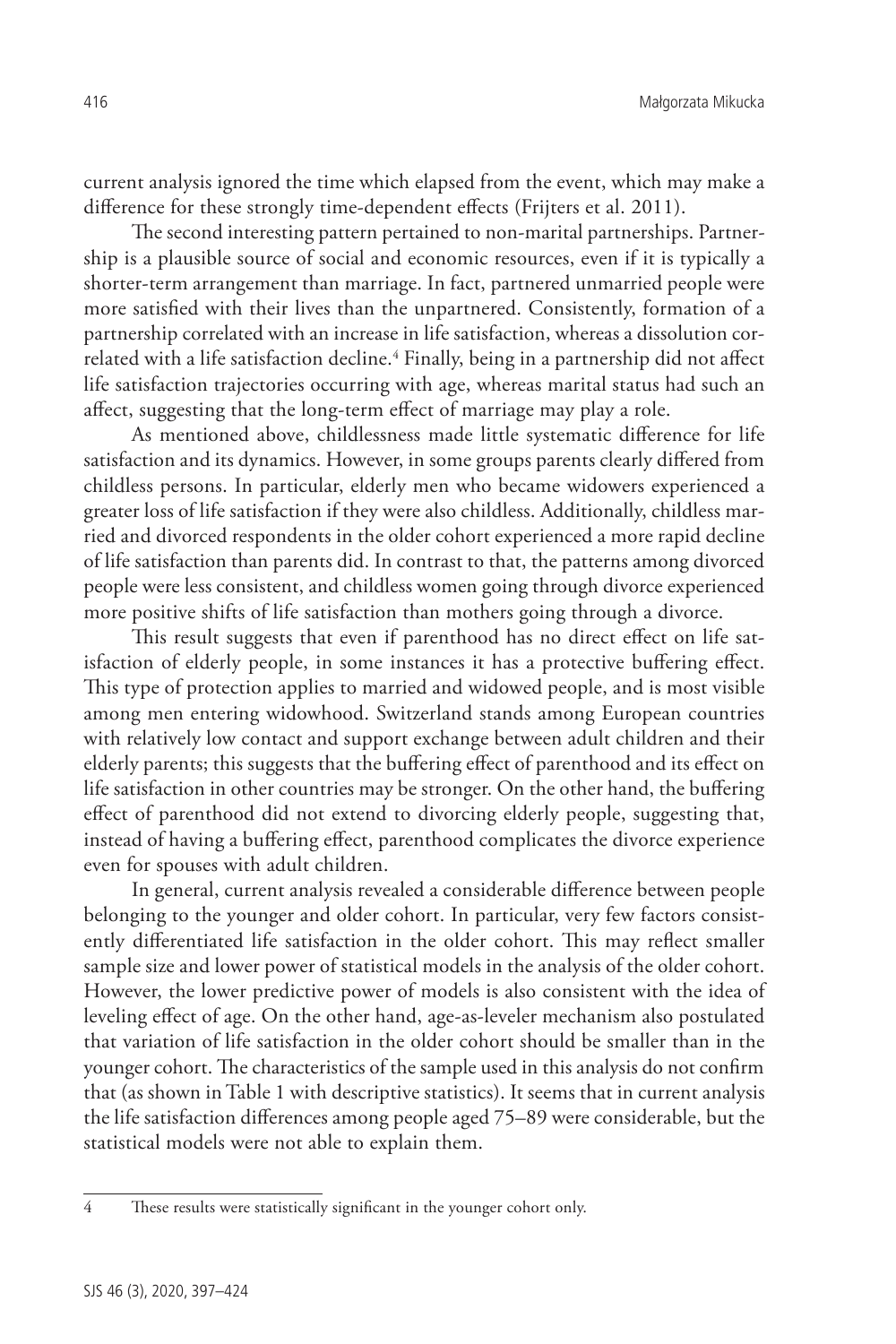Current analysis explored also the differences between men and women. Gender seems a potentially important factor moderating the relationship between family situation and life satisfaction in Switzerland. Despite the relatively traditional gender roles, the results showed that marriage and parenthood affected life satisfaction of men and women in a similar fashion. The few gender differences recorded by this study reflected the relative disadvantage of never married mothers, and the greater salience of buffering effect of parenthood among men than among women.

This study has limitations. First, the SHP data did not allow a full picture of old-age life satisfaction changes, as the respondents in the analysed sample were observed on average for 10 years (between 5 and 14 years of observations). Such time span constitutes a relatively small fraction of old age in a developed ageing society as Switzerland. Similarly, current study did not include the worse functioning respondents, as only those living in individual households were included in the sample. Institutionalization, which frequently accompanies old age health decline, was one of the factors excluding respondents from the sample. Another limitation is that current analysis did not inspect mechanisms mediating the relationship between family situation and life satisfaction. Investigating the role of potentially important factors, such as social support, economic well-being, or health, is an interesting area for future studies.

Available results support the following conclusions. First, neither cumulative (dis)advantage hypothesis, nor age-as-leveler mechanism accurately describe how the importance of family situation for life satisfaction changes when people progress into advanced old age. Although some results of this analysis were consistent with the postulated patterns, the hypotheses do not seem to capture the core of the old age dynamics of life satisfaction. In contrast to that, buffering effect of parenthood and psychological adaptation after divorce or widowhood seem to capture more accurately the processes affecting life satisfaction during old age. The second conclusion is that life satisfaction of young old is better predicted by statistical models than life satisfaction of the oldest old. Further studies of this difference might address, among others, the issue of quality of data collected from oldest respondents. Finally, in practical terms, current analysis points to a particularly disadvantaged group of elderly, which has remained largely unnoticed by the happiness literature: never married mothers. Exploring specificity of this groups may be an interesting avenue for further research.

The take-home message from this research is that growing instability of marriages and increasing population of elderly without close kin does not pose a considerable threat for life satisfaction of elderly people in relatively wealthy countries which offer welfare support. The often implicit assumption that lack of close family is particularly painful and troublesome for elderly persons did not find consistent support in current analysis.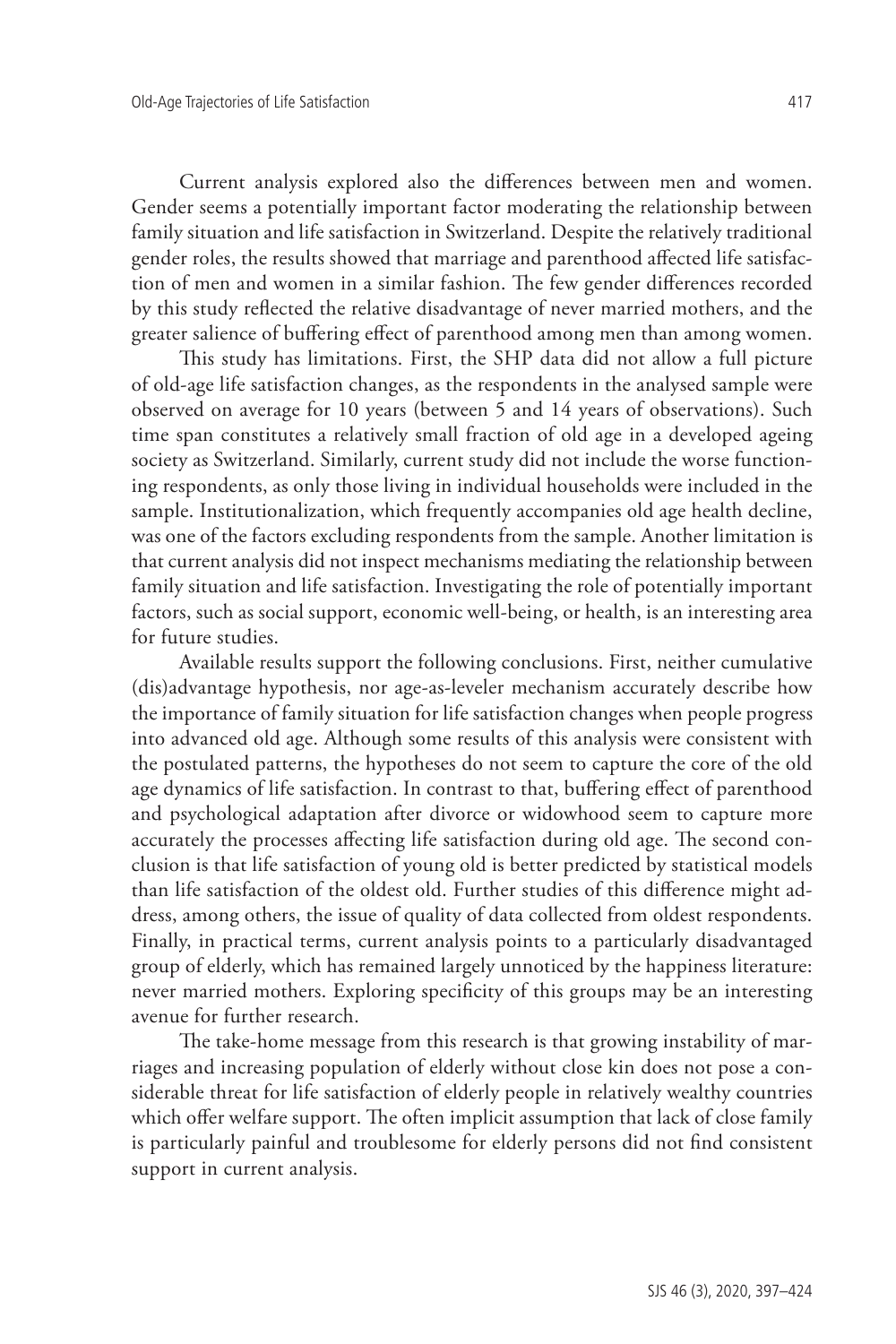## 6 References

- Albertini, Marco and Bruno Arpino. 2018. Childlessness, parenthood and subjective wellbeing: The relevance of conceptualizing parenthood and childlessness as a continuum. *Preprint*.
- Albertini, Marco, Martin Kohli and Claudia Vogel. 2007. Intergenerational transfers of time and money in European families: common patterns – different regimes? *Journal of European Social Policy* 17(4): 319–334.
- Albertini, Marco. and Letizia Mencarini. 2014. Childlessness and support networks in later life. *Journal of Family Issues* 35(3): 331–357.
- Allison, Paul D. 2009. *Fixed effects regression models*, Quantitative Applications in Social Sciences, Volume 160. Thousand Oaks: SAGE.
- Baltes, Paul B., and Jacqui Smith. 2003. New frontiers in the future of aging: From successful aging of the young old to the dilemmas of the fourth age. *Gerontology* 49(2): 123–135.
- Barry, Amy, Scarlett McGwire and Karen Porter (eds.). 2015. *Global Age Watch Index 2015 Insight report*. HelpAge International,
- Becker, Garry S. 1998. *A Treatise on the Family*. Cambridge, MA: Harvard University Press.
- Berg, Anne Ingeborg, Linda B. Hassing, Gerald E. McClearn, and Boo Johansson. 2006. What matters for life satisfaction in the oldest-old? *Aging and Mental Health* 10(3): 257–264.
- Bernard, Miriam, Chris Phillipson, Judith Phillips, and Jim Ogg. 2001. Continuity and change in the family and community life of older people. *Journal of Applied Gerontology* 20(3): 259– 278.
- Blanchflower, David G., and Andrew J. Oswald. 2008. Is well-being U-shaped over the life cycle? *Social Science & Medicine* 66(8): 1733–1749.
- Bures, Regina M., Tanya Koropeckyj-Cox, and Michael Loree. 2009. Childlessness, parenthood, and depressive symptoms among middle-aged and older adults. *Journal of Family Issues* 30(5): 670–687.
- Chen, Chaonan. 2001. Aging and life satisfaction. *Social Indicators Research* 54(1): 57–79.
- Chipperfield, Judith G., and Betty Havens. 2001. Gender differences in the relationship between marital status transitions and life satisfaction in later life. *The Journals of Gerontology Series B: Psychological Sciences and Social Sciences* 56(3): P176–P186.
- Cwikel, Julie, Helen Gramotnev, and Christina Lee. 2006. Never-married childless women in Australia: Health and social circumstances in older age. *Social Science & Medicine* 62(8): 1991–2001.
- Dannefer, Dale. 2003. Cumulative advantage/disadvantage and the life course: Cross-fertilizing age and social science theory. *The Journals of Gerontology Series B: Psychological Sciences and Social Sciences* 58(6): S327–S337.
- Dorn, David, and Alfonso Sousa-Poza. 2005. The determinants of early retirement in Switzerland. *Swiss Journal of Economics and Statistics* 141(2): 247–283.
- Dupre, Matthew E. 2007. Educational differences in age-related patterns of disease: Reconsidering the cumulative disadvantage and age-as-leveler hypotheses. *Journal of Health and Social Behavior* 48(1): 1–15.
- Dykstra, Pearl A. 2009. Childless old age. In *International Handbook of Population Aging*, pages 671–690. Springer.
- Dykstra, Pearl A., and Tineke Fokkema. 2011. Relationships between parents and their adult children: A West European typology of late-life families. *Ageing & Society* 31(4): 545– 569.
- Dykstra, Pearl A., and Gunhild O. Hagestad. 2007. Childlessness and parenthood in two centuries: different roads–different maps? *Journal of Family Issues* 28(11): 1518–1532.
- Dykstra, Pearl A., and Gunhild O. Hagestad. 2016. Roads Less Taken. *Journal of Family Issues* 28(10): 1275–1310.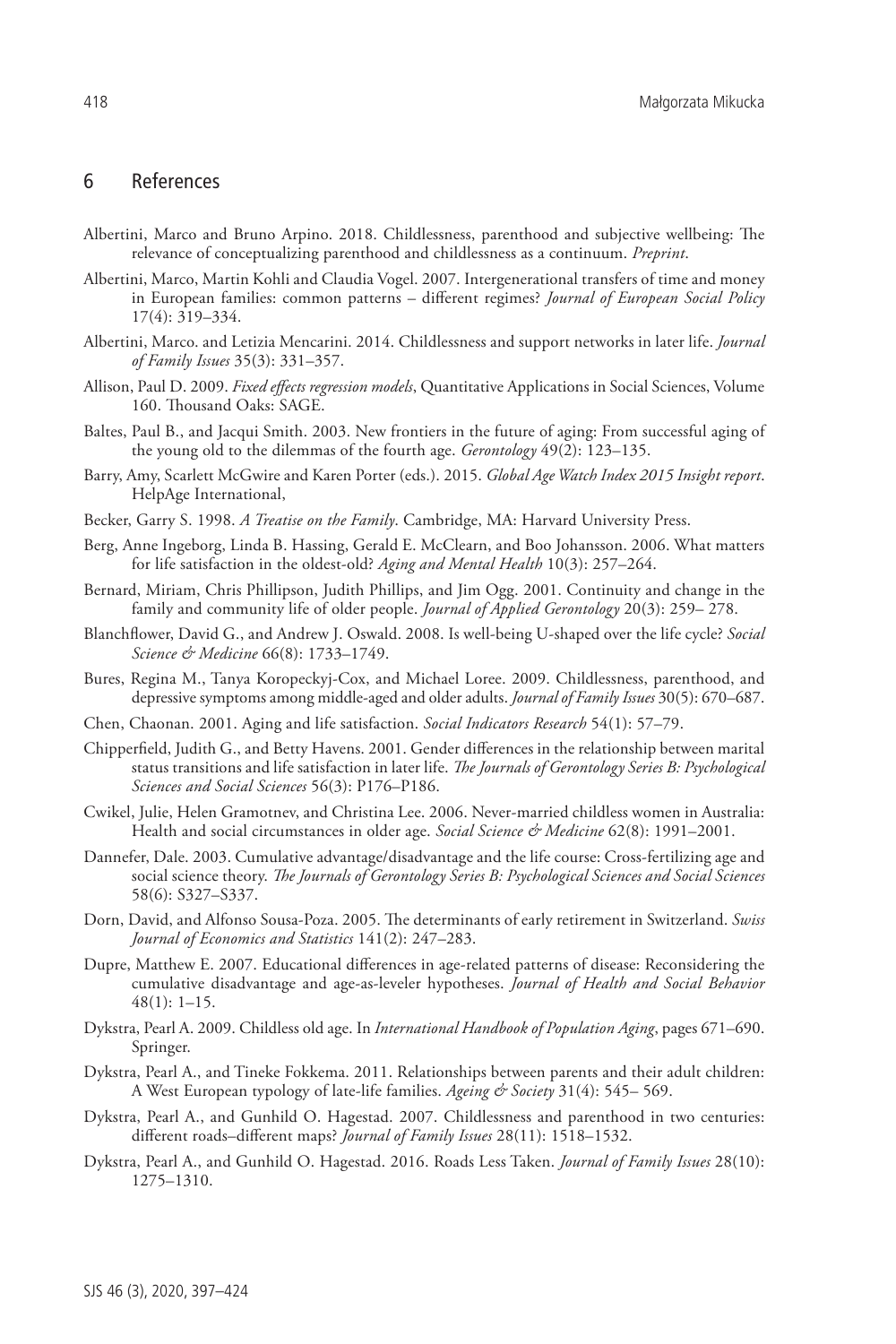- Dykstra, Pearl A., and Michael Wagner. 2007. Pathways to childlessness and late-life outcomes. *Journal of Family Issues* 28(11): 1487–1517.
- European Union. 2018. *The 2018 Ageing Report. Economic & budgetary projections for the 28 EU Member States (2016-2070).* European Economy Institutional Papers Institutional Paper 079, Publications Office of the European Union, Luxembourg.
- Ferraro, Kenneth F., and Lindsay R. Wilkinson. 2013. Age, aging, and mental health. In Carol S. Aneshensel, Jo C. Phelan and Alex Bierman (eds.) *Handbook of the Sociology of Mental Health*. *Second edition.* Springer.
- Frijters, Paul, and Tony Beatton. 2012. The mystery of the U-shaped relationship between happiness and age. *Journal of Economic Behavior & Organization* 82(2-3): 525–542.
- Frijters, Paul, David W. Johnston, and Michael A. Shields. 2011. Life satisfaction dynamics with quarterly life event data. *Scandinavian Journal of Economics* 113(1): 190–211.
- Gabriel, Rainer, Michel Oris, Matthias Studer, and Marie Baeriswyl. 2015. The persistence of social stratification? A life course perspective on poverty in old-age in Switzerland. *Revue Suisse de Sociologie* 41(3): 465–487.
- Gerstorf, Denis, Nilam Ram, Christina Röcke, Ulman Lindenberger, and Jacqui Smith. 2008. Decline in life satisfaction in old age: Longitudinal evidence for links to distance-to-death. *Psychology and Aging* 23(1): 154–168.
- Gwozdz, Wencke, and Alfonso Sousa-Poza. 2010. Ageing, health and life satisfaction of the oldest old: An analysis for Germany. *Social Indicators Research* 97(3): 397–417.
- Hansen, Thomas, Britt Slagsvold, and Torbjørn Moum. 2009. Childlessness and psychological wellbeing in midlife and old age: An examination of parental status effects across a range of outcomes. *Social Indicators Research* 94(2): 343–362.
- Killewald, Alexandra. 2013. A reconsideration of the fatherhood premium: Marriage, coresidence, biology, and fathers' wages. *American Sociological Review* 78(1): 96–116.
- Kim, Jinyoung, and Emily Durden. 2007. Socioeconomic status and age trajectories of health. *Social Science & Medicine* 65(12): 2489–2502.
- Kim-Prieto, Chu, Ed Diener, Maya Tamir, Christie Scollon, and Marissa Diener. Integrating the diverse definitions of happiness: A time-sequential framework of subjective well-being. *Journal of Happiness Studies* 6(3): 261–300.
- Koivumaa-Honkanen, Heli, Risto Honkanen, Heimo Viinamäki, Kauko Heikkilä, Jaakko Kaprio, and Markku Koskenvuo. 2000. Self-reported life satisfaction and 20-year mortality in healthy Finnish adults. *American Journal of Epidemiology* 152(10): 983–991.
- Koropeckyj-Cox, Tanya. 1998. Loneliness and depression in middle and old age: Are the childless more vulnerable? *The Journals of Gerontology Series B: Psychological Sciences and Social Sciences* 53(6): S303–S312.
- Kreyenfeld, Michaela, and Dirk Konietzka (eds.). 2017. *Childlessness in Europe: Contexts, causes, and consequences*. Springer.
- Kunzmann, Ute, Todd D. Little, and Jacqui Smith. 2000. Is age-related stability of subjective well-being a paradox? Cross-sectional and longitudinal evidence from the Berlin Aging Study. *Psychology and Aging* 15(3): 511-526.
- Goff, Jean-Marie Le, and Valérie-Anne Ryser. 2010. Meaning of marriage for men during their transition to fatherhood: The Swiss context. *Marriage & Family Review* 46(1-2): 107– 125.
- Ludwig, Volker, and Josef Brüderl. 2018. Is there a male marital wage premium? New evidence from the United States. *American Sociological Review* 83(4): 744–770.
- McAdams, Kimberly K., Richard E. Lucas, and M. Brent Donnellan. 2012. The role of domain satisfaction in explaining the paradoxical association between life satisfaction and age. *Social Indicators Research* 109(2): 295–303.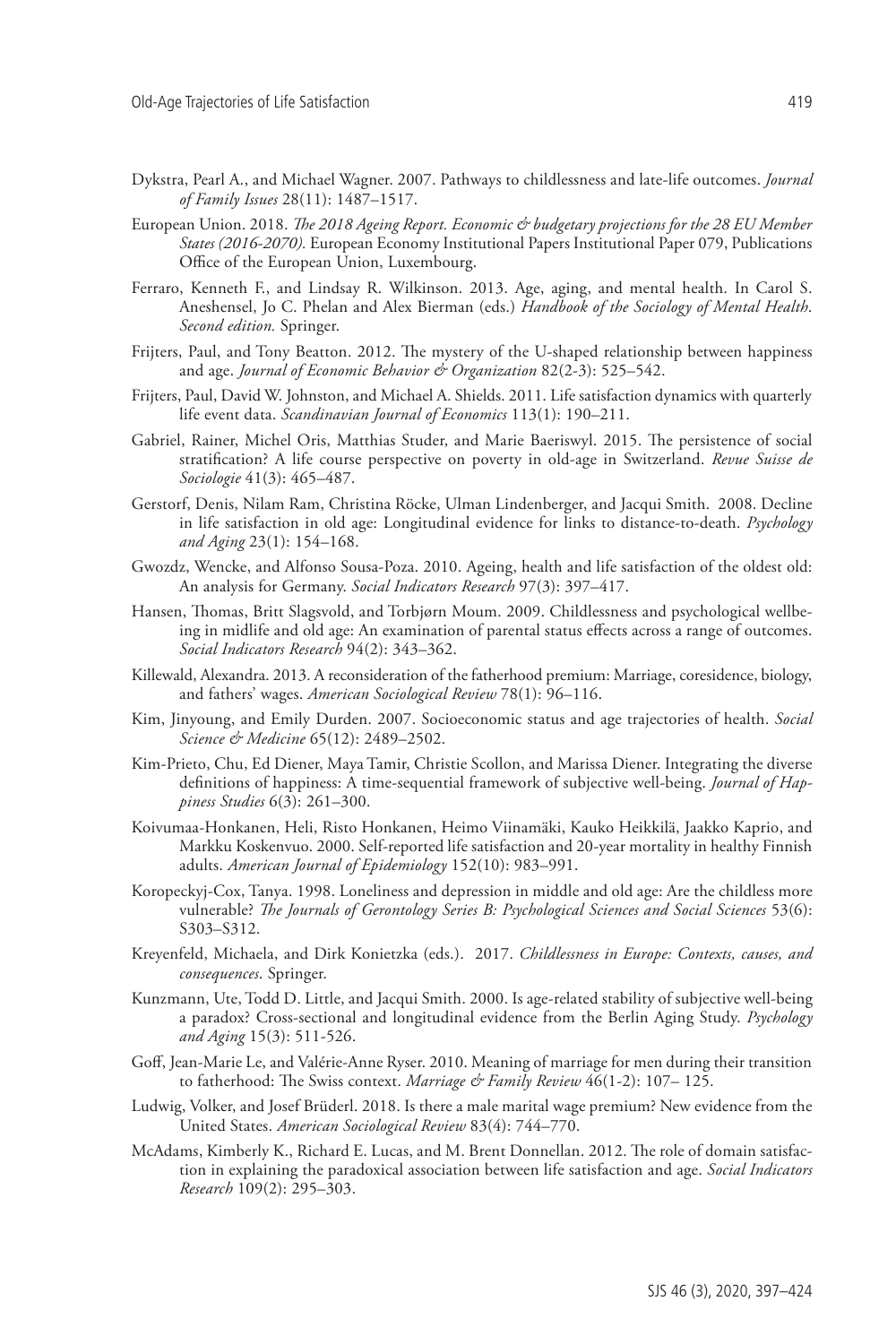- Meier, Ann, Kelly Musick, Sarah Flood, and Rachel Dunifon. 2016. Mothering experiences: How single parenthood and employment structure the emotional valence of parenting. *Demography* 53(3): 649–674.
- Merton, Robert K. 1968. The Matthew effect in science: The reward and communication systems of science are considered. *Science* 159(3810): 56–63.
- Miettinen, Anneli, Anna Rotkirch, Ivett Szalma, Annalisa Donno, and Maria-Letizia Tanturri. 2015. Increasing childlessness in Europe: Time trends and country differences. *Families and Societies. Working Paper Series*, 3.
- Motel-Klingebiel, Andreas, Hans-Joachim von Kondratowitz, and Clemens Tesch-Römer. 2004. Social inequality in the later life: cross-national comparison of quality of life. *European Journal of Ageing*  $1(1): 6-14.$
- Musick, Kelly, and Larry Bumpass. 2012. Reexamining the case for marriage: Union formation and changes in well-being. *Journal of Marriage and Family* 74(1): 1–18.
- Neugarten, Bernice L. 1974. Age groups in American society and the rise of the young-old. *The Annals of the American Academy of Political and Social Science* 415(1): 187–198.
- OECD. 2019. Better Life index. Electronic database, OECD. Accessed on June 14, 2019.
- Pavlova, Maria K., and Rainer K. Silbereisen. 2012. Age, cumulative (dis) advantage, and subjective well-being in employed and unemployed Germans: A moderated mediation model. *Journal of Occupational Health Psychology* 17(1): 93–104.
- Smith, Jacqui, and Lindsay H. Ryan. 2016. Psychological vitality in the oldest old. In *Handbook of the Psychology of Aging*, pages 303–319. Elsevier.
- Sobotka, Tomáš. 2017. Childlessness in Europe: Reconstructing long-term trends among women born in 1900–1972. In *Childlessness in Europe: Contexts, causes, and consequences*, pages 17–53. Springer.
- Stutzer, Alois, and Bruno S. Frey. 2006. Does marriage make people happy, or do happy people get married? *The Journal of Socio-Economics* 35(2): 326–347.
- Thoits, Peggy A. 2011. Mechanisms linking social ties and support to physical and mental health. *Journal of Health and Social Behavior* 52(2): 145–161.
- Umberson, Debra, Kristi Williams, Daniel A. Powers, Hui Liu, and Belinda Needham. 2006. You make me sick: Marital quality and health over the life course. *Journal of Health and Social Behavior* 47(1): 1–16.
- Von Dem Knesebeck, Olaf, Morten Wahrendorf, Martin Hyde, and Johannes Siegrist. 2007. Socioeconomic position and quality of life among older people in 10 European countries: Results of the SHARE study. *Ageing & Society* 27(2): 269–284.
- Voorpostel, Marieke, Robin Tillmann, Florence Lebert, Ursina Kuhn, Oliver Lipps, Valérie-Anne Ryser, Erika Antal, ,Gian-Andrea Monsch, Nora Dasoki and Boris Wernli. 2018. Swiss Household Panel User Guide (1999–2017). Wave 19. Technical report.
- Wilmoth, Janet, and Gregor Koso. 2002. Does marital history matter? marital status and wealth outcomes among preretirement adults. *Journal of Marriage and Family* 64(1): 254–268.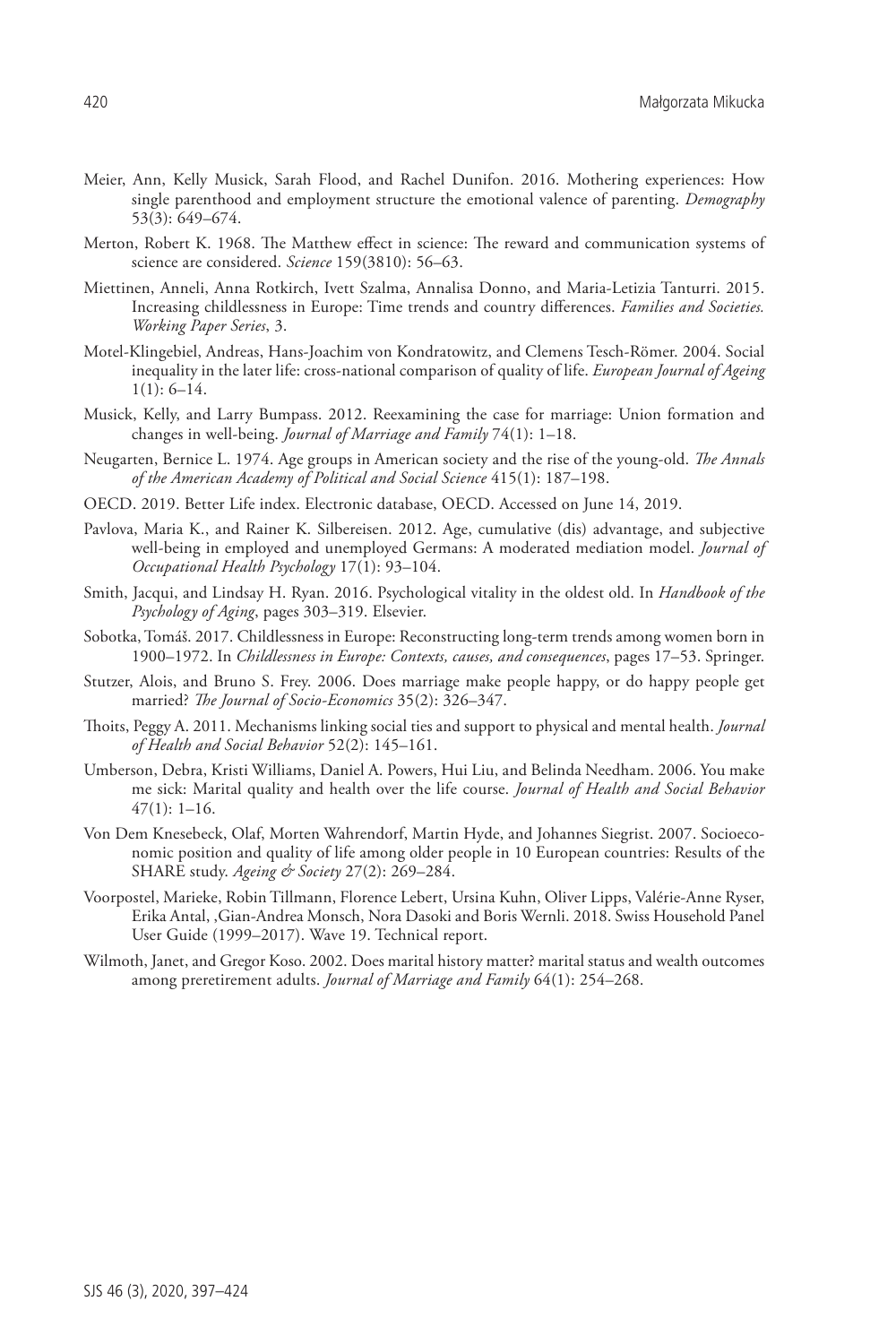# 7 Appendix: statistical significance of gender differences

| Table A4 | Life satisfaction at the beginning of observation period as a function |
|----------|------------------------------------------------------------------------|
|          | of family situation. OLS models with gender interaction terms          |

|                                                                 | Age 60/64  | Age 75/79 |
|-----------------------------------------------------------------|------------|-----------|
| woman                                                           | 0.06       | $-0.61$   |
|                                                                 | (0.14)     | (0.86)    |
| divorced at 60-64yo/75-79yo (ref: married)                      | $-0.88***$ | $-0.74$   |
|                                                                 | (0.25)     | (0.39)    |
| divorced at $60-64$ yo/75-79yo $\times$ woman                   | $-0.32$    | 0.44      |
|                                                                 | (0.30)     | (0.50)    |
| widowed at 60-64yo/75-79yo (ref: married)                       | $-1.65***$ | 0.22      |
|                                                                 | (0.42)     | (0.43)    |
| widowed at $60-64$ yo/75-79yo $\times$ woman                    | 0.79       | 0.07      |
|                                                                 | (0.46)     | (0.47)    |
| never married at 60-64yo/75-79yo (ref: married)                 | $-0.35$    | $-0.05$   |
|                                                                 | (1.09)     | (1.68)    |
| never married at 60-64yo/75-79yo x woman                        | $-2.00$    | $-0.30$   |
|                                                                 | (1.20)     | (2.33)    |
| unmarried and partnered (ref: unpartnered)                      | $0.63*$    | 0.54      |
|                                                                 | (0.27)     | (0.47)    |
| unmarried and partnered $\times$ woman                          | 0.41       | $-1.11$   |
|                                                                 | (0.34)     | (0.60)    |
| childless                                                       | 0.19       | 0.39      |
|                                                                 | (0.22)     | (0.41)    |
| children × woman                                                | $-0.18$    | $-0.31$   |
|                                                                 | (0.31)     | (0.69)    |
| divorced at $60-64$ yo/75-79yo $\times$ childless               | 0.45       | $-0.71$   |
|                                                                 | (0.47)     | (1.73)    |
| divorced at 60-64yo/75-79yo x childless x woman                 | $-0.19$    | 1.43      |
|                                                                 | (0.63)     | (2.00)    |
| widowed at $60-64$ yo/75-79yo $\times$ childless                | 2.72       | $-0.06$   |
|                                                                 | (1.56)     | (0.91)    |
| widowed at $60-64$ yo/75-79yo $\times$ childless $\times$ woman | $-3.56*$   | $-0.44$   |
|                                                                 | (1.68)     | (1.14)    |
| never married at 60-64yo/75-79yo x childless                    | $-0.74$    | $-0.82$   |
|                                                                 | (1.12)     | (1.76)    |
| never married at 60-64yo/75-79yo x childless x woman            | 1.91       | 1.08      |
|                                                                 | (1.26)     | (2.47)    |

Continuation of table A4 on the next page.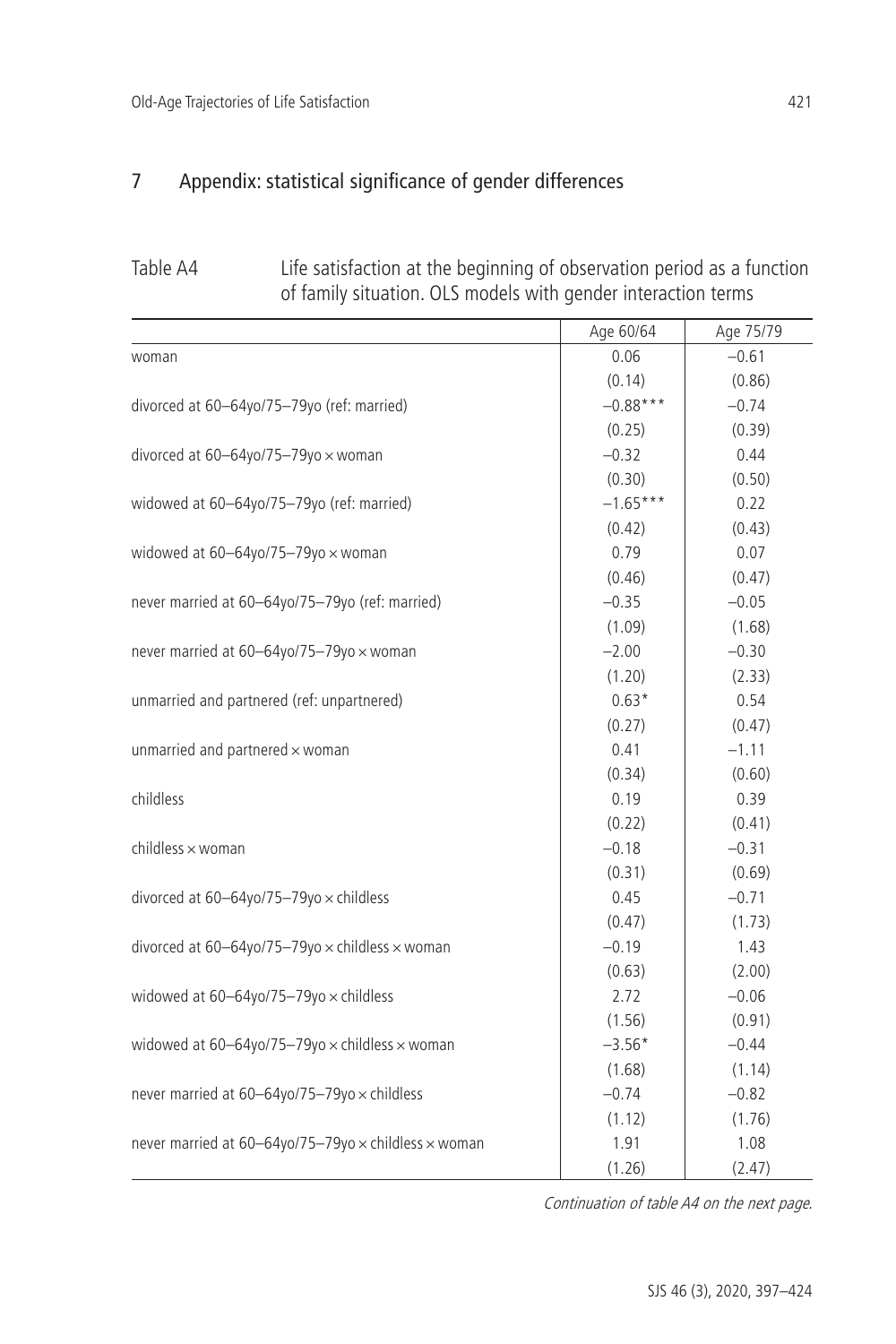# Continuation of table A4.

|                                | Age 60/64 | Age 75/79 |
|--------------------------------|-----------|-----------|
| retired                        | $0.29*$   | $-0.21$   |
|                                | (0.15)    | (0.74)    |
| retired $\times$ woman         | 0.10      | 0.45      |
|                                | (0.20)    | (0.87)    |
| lower education                | $-0.22*$  | $-0.05$   |
|                                | (0.11)    | (0.21)    |
| lower education $\times$ woman | 0.26      | $-0.10$   |
|                                | (0.16)    | (0.29)    |
| intercept                      | $8.33***$ | $8.72***$ |
|                                | (0.09)    | (0.72)    |
| N                              | 1640      | 638       |

Source: Swiss Household Panel, 1999–2017.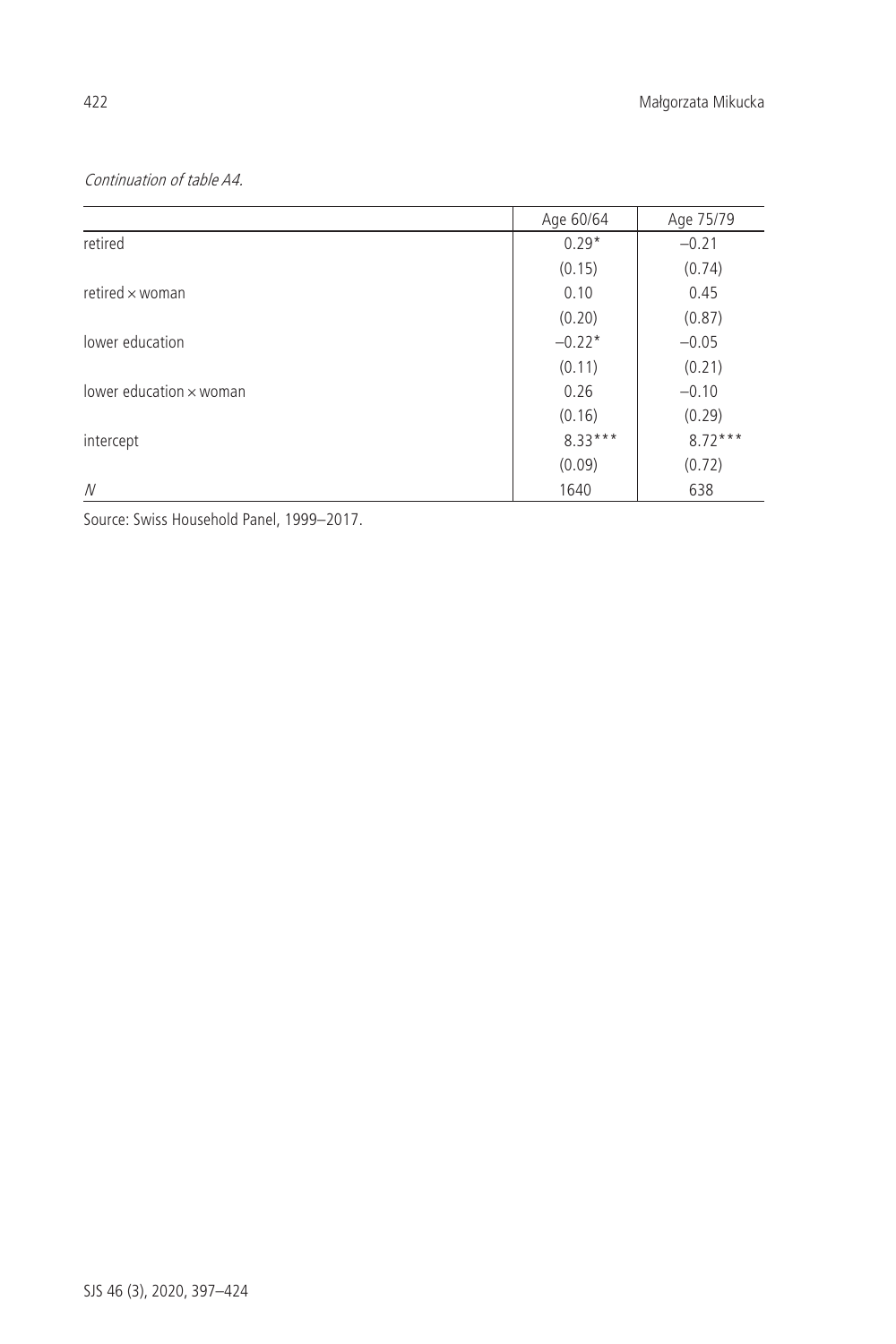| Table A5 | Changes of life satisfaction during old age. Fixed effects models with |
|----------|------------------------------------------------------------------------|
|          | gender interaction terms                                               |

|                                                                                 | Age 60-74  |        | Age 75-89  |        |
|---------------------------------------------------------------------------------|------------|--------|------------|--------|
| age                                                                             | $-0.02$    | (0.01) | $-0.03$    | (0.01) |
| $age \times woman$                                                              | 0.00       | (0.01) | 0.02       | (0.02) |
| divorced at $60-64$ yo/75-79yo $\times$ age                                     | 0.03       | (0.03) | 0.02       | (0.05) |
| divorced at 60-64yo/75-79yo $\times$ age $\times$ woman                         | 0.02       | (0.03) | $-0.01$    | (0.06) |
| widowed at $60 - 64$ yo/75-79yo $\times$ age                                    | 0.03       | (0.04) | 0.04       | (0.05) |
| widowed at $60-64$ yo/75-79yo $\times$ age $\times$ woman                       | $-0.03$    | (0.05) | $-0.02$    | (0.05) |
| never married at 60-64yo/75-79yo x age                                          | $-0.03$    | (0.05) | $-0.03$    | (0.01) |
| never married at 60-64yo/75-79yo x age x woman                                  | $0.19*$    | (0.09) | $-0.63***$ | (0.11) |
| in nonmarital partnership $\times$ age                                          | $-0.03$    | (0.03) | $-0.04$    | (0.03) |
| in nonmarital partnership $\times$ age $\times$ woman                           | $-0.01$    | (0.03) | 0.04       | (0.05) |
| childless $\times$ age                                                          | 0.00       | (0.02) | $-0.04$    | (0.04) |
| childless $\times$ age $\times$ woman                                           | $-0.01$    | (0.03) | 0.01       | (0.06) |
| divorced at 60-64yo/75-79yo $\times$ childless $\times$ age                     | 0.07       | (0.06) | $0.39***$  | (0.06) |
| divorced at 60-64yo/75-79yo x childless x age x woman                           | $-0.08$    | (0.07) | $-0.52***$ | (0.14) |
| widowed at 60-64yo/75-79yo $\times$ childless $\times$ age                      | 0.08       | (0.05) | 0.00       | (0.07) |
| widowed at 60-64yo/75-79yo $\times$ childless $\times$ age $\times$ woman       | 0.09       | (0.11) | $-0.03$    | (0.09) |
| never married at 60-64yo/75-79yo x childless x age                              | 0.10       | (0.05) | 0.01       | (0.06) |
| never married at 60-64yo/75-79yo $\times$ childless $\times$ age $\times$ woman | $-0.22*$   | (0.10) | $0.69***$  | (0.13) |
| $married \rightarrow$ widowed                                                   | $-0.16$    | (0.31) | $-0.26$    | (0.28) |
| married $\rightarrow$ widowed $\times$ childless                                | $-2.12***$ | (0.33) | $-1.07**$  | (0.36) |
| married $\rightarrow$ widowed $\times$ woman                                    | $-0.26$    | (0.37) | 0.26       | (0.32) |
| married $\rightarrow$ widowed $\times$ childless $\times$ woman                 | $2.99***$  | (0.64) | 0.91       | (0.50) |
| $married \rightarrow divorced$                                                  | $-0.18$    | (0.61) | $-1.33***$ | (0.09) |
| married $\rightarrow$ divorced $\times$ childless                               | $-0.21$    | (0.58) |            |        |
| married $\rightarrow$ divorced $\times$ woman                                   | $-0.16$    | (0.66) | $2.02***$  | (0.10) |
| married $\rightarrow$ divorced $\times$ childless $\times$ woman                | $2.46***$  | (0.64) |            |        |
| $divorced \rightarrow married$                                                  | $-0.22$    | (0.32) |            |        |
| $divored \rightarrow married \times childless$                                  | $1.41***$  | (0.33) |            |        |
| $divorced \rightarrow married \times woman$                                     | $-0.04$    | (0.43) |            |        |
| divorced $\rightarrow$ married $\times$ childless $\times$ woman                | $-2.05***$ | (0.44) |            |        |
| never married $\rightarrow$ married                                             | $-0.21$    | (0.18) | $0.69***$  | (0.00) |
| never married $\rightarrow$ married $\times$ woman                              | 0.34       | (0.25) |            |        |
| formation of non-marital partnership                                            | $0.65**$   | (0.22) | 0.10       | (0.23) |
| formation of non-marital partnership x woman                                    | 0.08       | (0.28) | 0.34       | (0.63) |
| dissolution of non-marital partnership                                          | $-0.52*$   | (0.23) | $-0.28$    | (0.25) |
| dissolution of non-marital partnership x woman                                  | $-0.19$    | (0.29) | 0.18       | (0.47) |

Continuation of table A5 on the next page.